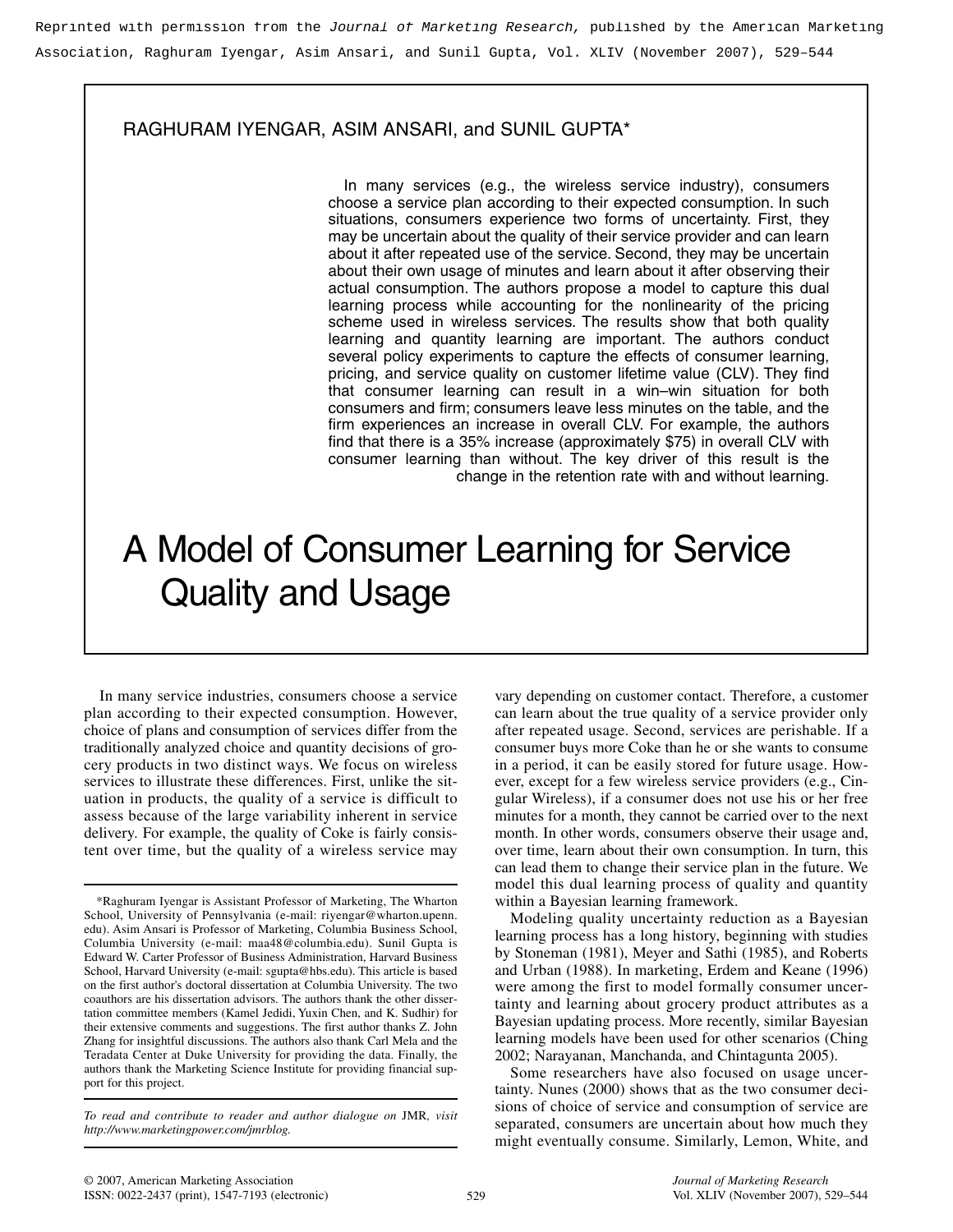Winer (2002) analyze the effect of consumers' future use of an interactive television entertainment service on whether they will continue the service. Narayanan, Chintagunta, and Miravete (2005) analyze data from an experiment conducted by South Central Bell. They developed a model for plan choice and consumption that incorporates consumers' usage uncertainty. In their experiment, people had a choice between a flat-rate pricing scheme and a two-part tariff.

Service contexts also have another unique aspect namely, the presence of nonlinear pricing schemes. Within the wireless industry, pricing schemes are typically characterized by an access fee, included free minutes, and a perminute marginal price for any consumption in excess of the free minutes. Such pricing schemes are termed "increasing block" because the applicable marginal price increases with consumption. Although we focus on the wireless industry, increasing-block schemes are also used for other services. For example, in the electricity and water supply industry, the total charges payable by consumers are based on their consumption in the billing period, and the applied per-unit rates typically increase with increasing consumption1 (Herriges and King 1994; Maddock, Castano, and Vella 1992; Reiss and White 2005). These kinds of pricing schemes create a simultaneity between price and consumption; the applicable marginal price depends on consumption, and vice versa (Iyengar 2006).

In summary, there are three aspects we address herein: consumer uncertainty about and learning of a service provider's quality, consumer uncertainty about and learning of their own consumption pattern, and nonlinear pricing that creates a simultaneity between price and quantity. Whereas previous research has considered some of these issues, this article addresses all three aspects together. For example, Erdem and Keane (1996) consider quality learning in grocery settings but do not incorporate either usage uncertainty or nonlinear pricing schemes. Erdem, Imai, and Keane (2003) model both quality and quantity learning but do not incorporate nonlinear pricing schemes. Lambrecht, Seim, and Skiera (2005) develop a model for Internet usage under increasing-block tariffs that incorporates usage uncertainty but does not include quality uncertainty. Similarly, Iyengar (2006) analyzes a pricing scheme similar to that herein but does not incorporate quality or usage learning. Finally, Narayanan, Chintagunta, and Miravete (2005) incorporate quantity learning and analyze a two-part tariff pricing scheme. In a two-part tariff scheme, there is no simultaneity of marginal price with consumption. The pricing scheme we use (and our modeling framework) is more general and can incorporate a two-part tariff scheme, flatfee pricing, and a per-minute pricing as special cases. In addition, our modeling framework can be readily extended to other, more complex increasing-block tariff settings. Other key differences exist between Narayanan, Chintagunta, and Miravete's approach and our specification. We model customer defection (churn), whereas Narayanan, Chintagunta, and Miravete do not. Modeling churn allows us to perform policy simulations that speak toward how consumer learning is beneficial not only for consumers but

1If the pricing scheme includes a single marginal price, the scheme is the two-part tariff (Danaher 2002).

also for the firm. We derive this and other such substantive implications by using predictions of customer defection from our model and then calculating the overall customer value. In addition, whereas we allow for heterogeneity in all individual-level parameters, Narayanan, Chintagunta, and Miravete assume that certain coefficients (e.g., the price coefficient) are the same for all people in the population.

We propose a model within a Bayesian learning framework. We apply the model to customer-level monthly billing data from a single wireless service provider, and we use hierarchial Bayesian methods to estimate the model. In this data set, we observe consumers' choice of plans, their consumption of minutes, and their decision to leave the service provider.2 We obtain several notable results. Specifically, we find that past underutilization of free minutes either increases current consumption or influences customers to downgrade their service plans and, in some cases, even leave the service provider. In contrast, past overutilization either decreases current consumption or influences customers to upgrade their service plans. We also find that both quality learning and quantity learning are important aspects of the data. In addition, in our application, consumers learn about service quality rapidly. Indeed, more than 90% of quality learning occurs within the first five service encounters. This suggests that firms need to manage the first few service encounters strategically.

We then use policy experiments to investigate the effects of consumer learning. We find that consumer learning can result in a win–win situation for both consumers and the firm; consumers leave less minutes on the table, and the firm experiences an increase in overall customer lifetime value (CLV). In particular, we estimate that there is approximately a 35% increase in CLV (approximately \$75) in the presence of consumer learning. The key driver of this difference is the change in the retention rate with and without consumer learning. We also perform simulations that relate service quality to CLV. We determine that, on average, a 1% increase in mean service quality leads to approximately a \$2 increase in CLV. Because the service provider has 21 million customers, this increase in mean quality results in an overall long-term increase in profit of approximately \$42 million. Finally, policy experiments related to pricing show that changes in access fees have a significantly greater influence on the CLV of "light users." The primary contributor to this result is the change in retention rate of light users following a change in the access fee. The retention rate of heavier users is less affected by such price variations.

We organize the rest of the article as follows: We begin with an outline of the dual consumer learning process and describe nonlinear pricing schemes. Next, we develop a model that incorporates nonlinear pricing and consumer learning about service quality and consumption quantity. We then describe the data. Thereafter, we develop three competing models. We then discuss estimation results and

<sup>2</sup>Because these data are from a single service provider, we cannot distinguish between customers who defect to another provider and those who leave the wireless service category altogether.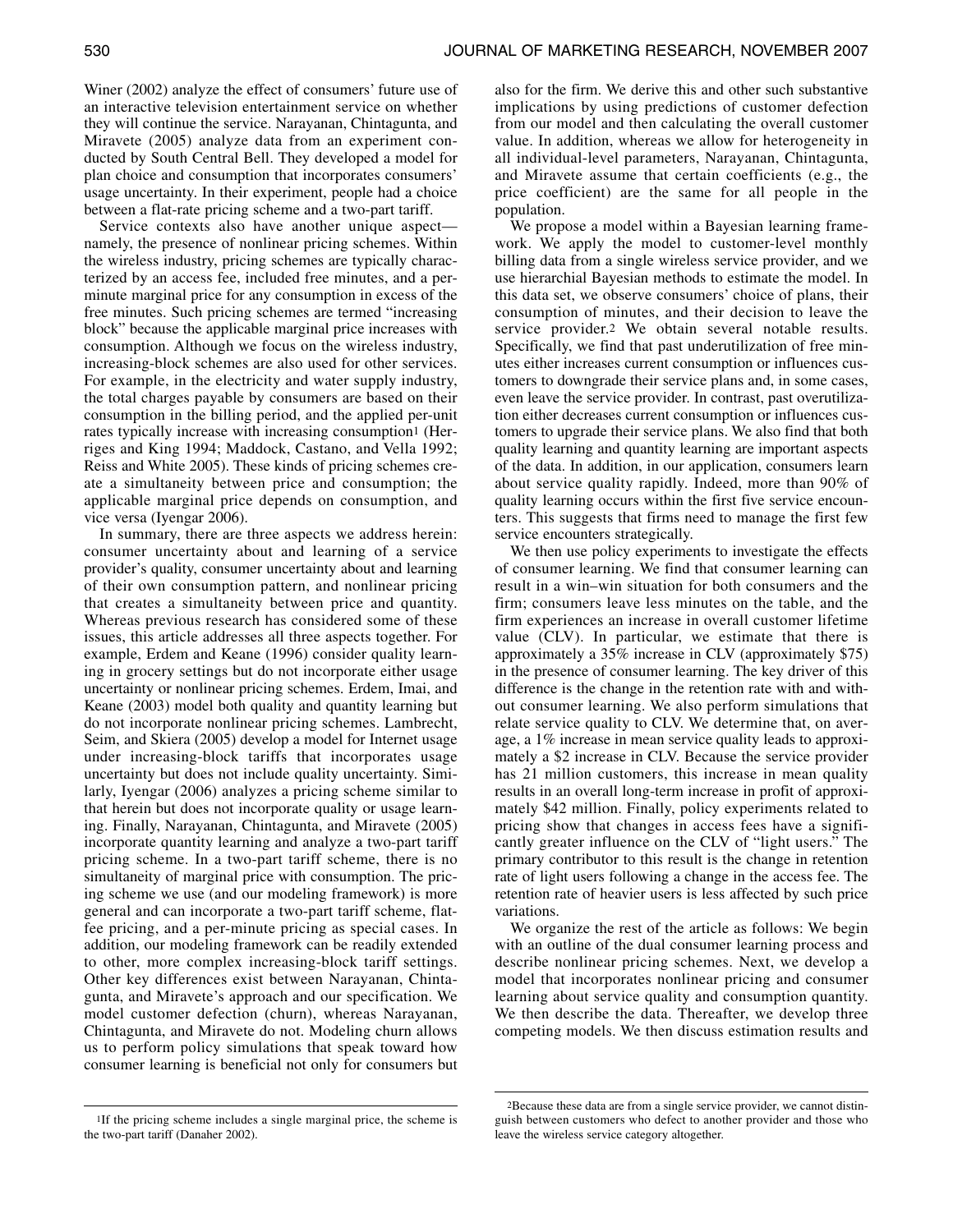report the results of policy experiments. We conclude with our contributions and key results.

# *CONSUMER LEARNING AND NONLINEAR PRICING STRUCTURES*

# *Dual Learning*

We assume that consumers make a decision at the beginning of each period; they either choose a plan (i.e., remain on the current plan or change plans) or leave the company. At the beginning of each period, before choosing a plan, consumers have prior beliefs about the service quality and their consumption quantity over that period. They use these beliefs to assess the expected utility from each service plan and then choose the plan that yields the maximum expected utility. They defect if the expected utility from defection is higher than the expected utility from any of the plans.

After choosing a plan, consumers receive two signals. First, they receive a noisy signal of the service provider's quality (quality signal). This signal might come from their service encounter with a customer service representative. It is noisy because just a few encounters with the provider do not inform consumers about its true quality. Second, because the two decisions of plan choice and consumption are temporally separated, consumers observe their actual usage at the end of the month (usage signal). They use these two signals to update their uncertainty. The quality signal is used to learn about the service quality of the provider. Similarly, consumers use the usage signal to learn about the distribution of their consumption quantity. Subsequently, they use these updated quality and quantity beliefs to choose plans in the subsequent month. Figure 1 describes this process in a flowchart. Subsequently, we formalize this conceptual framework in a Bayesian learning model.

#### *Nonlinear Pricing Structures*

Nonlinear pricing structures are characterized by a fixed fee and a set of marginal prices. The fixed fee is the amount paid to access the service. If the pricing scheme includes multiple marginal prices, the price for consuming an additional unit of service depends on the total consumption. There are two main forms of nonlinear pricing schemes: increasing-block schemes and decreasing-block schemes. In an increasing-block structure, the marginal prices increase with consumption, and in a decreasing-block scheme, the marginal prices decrease with consumption.

Consider a service that has a two-tier increasing-block pricing structure characterized by a fixed fee and two marginal prices. In Figure 2, which graphically depicts this scheme, F represents the access price for the service. The applicable marginal price changes when the consumption exceeds the kink point  $(A)$ . The marginal price,  $p_1$ , for consuming an additional unit before the kink is less than the marginal price,  $p_2$ , for consuming after the kink.

Consumers, however, do not make the decision to use a service in isolation from their other consumption decisions. At any point in time, they have several consumption opportunities, and they allocate their income among these opportunities. This trade-off across goods can be appropriately represented using a budget set representation. Figure 3 depicts a budget set that corresponds to an increasing twotier pricing scheme. The vertical axis in the figure corresponds to the consumption of the outside good (z), and the

OUTLINE OF THE LEARNING PROCESS



Figure 2 A TWO-TIER INCREASING-BLOCK PRICING SCHEME



Notes: F refers to the access fee, A is the kink point (free minutes), and p1 and p2 are the marginal prices before and after the kink point, respectively.

horizontal axis corresponds to the consumption of units of the service (x).

Figure 3 shows that the two-tier increasing-block pricing structure of the service results in a piecewise linear budget set with a kink point (A). A consumer who subscribes to the service faces a convex budget set, and his or her income (I) is lowered by the sum of the access fee (F) and the variable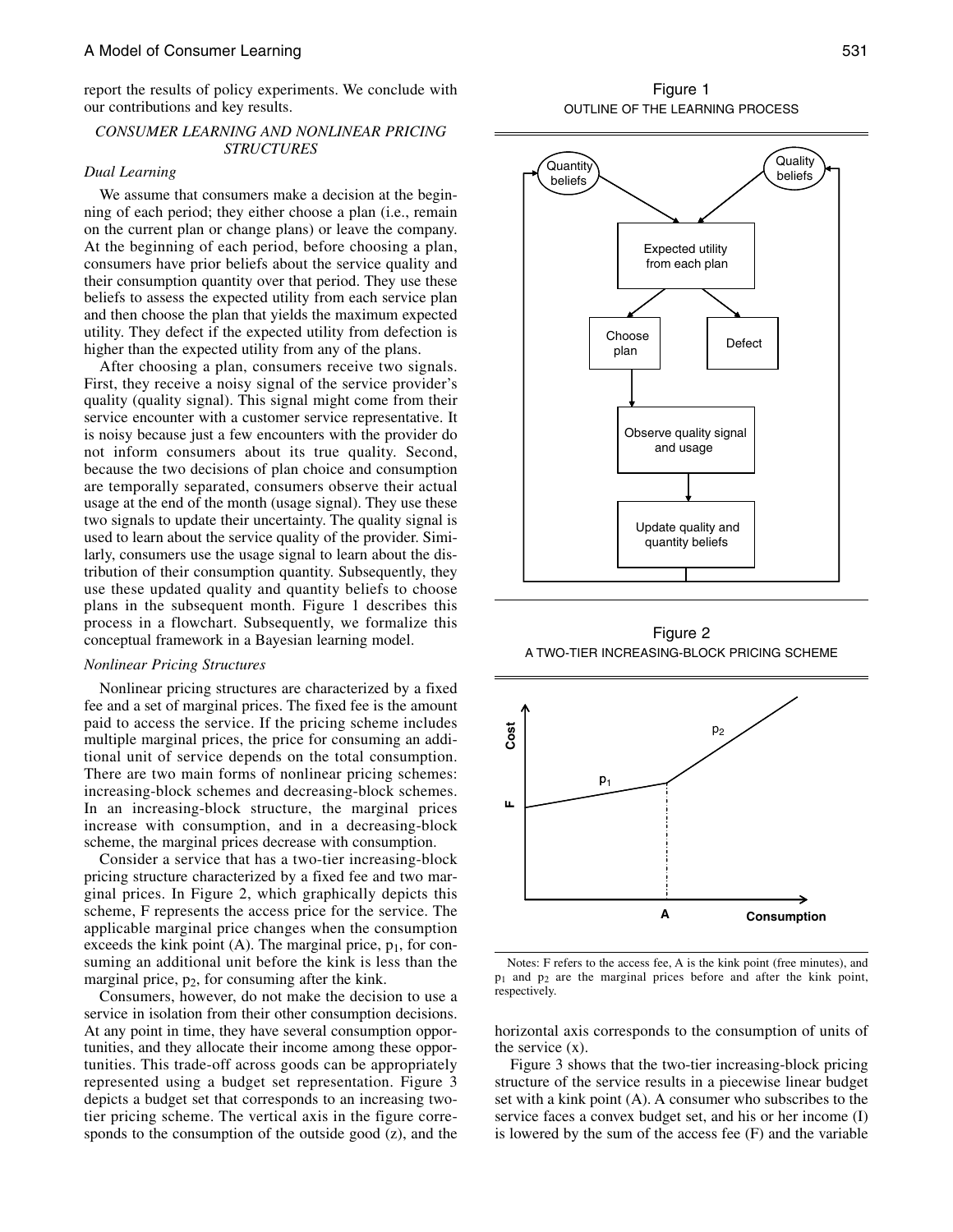Figure 3 A BUDGET SET REPRESENTATION OF A TWO-TIER INCREASING-BLOCK PRICING SCHEME



Notes: F refers to the access fee, and A is the kink point (free minutes). If the consumer does not subscribe to a plan, the total income I is used for consuming the outside good. Point C represents this situation.

charges for any consumed service. However, if he or she does not subscribe to the service, the entire income is used for consuming the outside good. This is represented by the point C on the vertical axis. If the marginal price of the outside good is normalized to 1 (numeraire), the following equations represent the piecewise budget set:

(1)  $p_1x + z \le I - F$ , if  $x > 0$  and  $x \le A$ , and

(2) 
$$
p_2(x-A) + z \le I - F - p_1 A
$$
, if  $x > A$ .

A restricted form of such a two-tier increasing-block pricing scheme is widely used in the wireless communications industry, where  $p_1$  is 0. Therefore, consuming an additional minute before the kink point is costless.

This pricing scheme and the kinked nature of the budget set that ensues raise interesting econometric issues for any demand analysis. In the current setting, there is a simultaneity between the applicable marginal price and consumption; that is, the level of consumption determines the applicable marginal price, but at the same time, the pricing scheme influences the level of consumption.3 Next, we describe a model that includes the dual learning process, captures consumers' choice and consumption decisions when they face nonlinear pricing schemes, and addresses the simultaneity between marginal price and consumption.

# *MODEL*

We assume that consumers make a discrete choice decision at the beginning of each period; they either choose a single plan (i.e., remain with the current plan or change plans) or terminate the service. At the beginning of each period, before making a decision, consumers have prior beliefs about the service quality and their consumption quantity over that period. They use these beliefs to assess the expected utility from each service plan. They defect if the expected utility from defection is higher than the expected utility from any of the plans. Otherwise, they choose the plan that yields the maximum expected utility. They subsequently consume under that chosen plan. We begin by specifying the direct utility for each plan. Next, we describe how expected utility is computed and specify the belief distributions associated with service quality and consumption. We then show how the belief distributions evolve because of consumer learning. Finally, the model discussion concludes with the specification of an estimable model.

#### *Utility Function*

Let  $U_{ijt}$  be the direct utility function for a consumer i for consuming  $x_{ijt}$  minutes under plan j and a quantity  $z_{ijt}$  of the numeraire commodity during period t. We specify  $U_{ijt}$  as

(3) 
$$
U_{ijt}(x_{ijt}, z_{ijt}) = \beta_{ij} + S_{it}^{e} + \alpha_{i1}x_{ijt} + \alpha_{i2}z_{ijt} + \alpha_{i3}x_{ijt}^{2} + (r_{ijt}'\gamma_{i})x_{ijt} + s_{ijt}'\zeta_{i} + \epsilon_{ijt}.
$$

The term  $\beta_{ij}$  represents an individual- and plan-specific intercept, and  $\dot{S}_{it}^e$  is the noisy signal about the service provider's quality that consumer i receives at time t. We assume that the service quality is invariant across plans. The parameter  $\alpha_{i1}$  represents the main effect of consumption of minutes, and  $\alpha_{i2}$  represents the effect of consuming a unit of the numeraire. The term  $\alpha_{i3}$  captures the effect of differential marginal impact of consuming an additional minute.<sup>4</sup> The vectors  $\mathbf{r}_{\text{ijt}}$  and  $\mathbf{s}_{\text{ijt}}$  contain consumer-, plan-, and time-specific covariates. The covariates in  $\mathbf{r}_{\text{lit}}$  affect the direct utility through their interaction with the consumed quantity  $(x_{ijt})$ , whereas the covariates in  $s_{ijt}$  have only a main effect. These two vectors can share variables because a covariate (e.g., prior consumption) can have both a direct and an interactive effect. The parameter vectors  $\gamma_i$  and  $\zeta_i$ contain individual-specific sensitivities to the covariates in  $\mathbf{r}_{\text{ijt}}$  and  $\mathbf{s}_{\text{ijt}}$ , respectively. Finally, the random errors that are unobservable to the researcher but are known to the consumer are contained in  $\varepsilon_{ijt}$ . For example, these errors can contain any plan-specific promotional activities that are unknown to the researcher but influence consumers to choose a certain plan. We assume that these errors are normally distributed.

We also use Equation 3 to specify the utility associated with defection (churn). This is the utility the consumer receives if he or she does not choose any of the available plans. Thus, the minutes consumed are 0 (because the consumer leaves the company and does not choose any service plan), and the entire income for consumer i, denoted by  $I_i$ ,

<sup>3</sup>A similar form of simultaneity is also present in the relationship between nonlinear income taxes and hours of work (for a discussion of the issues and methods to address such simultaneity, see Hausman 1985; Moffitt 1990).

<sup>4</sup>A logarithmic specification can also capture diminishing utility. We chose a quadratic specification because it is easy to impose the Slutsky constraints at the individual level (the Appendix shows these constraints for our model). A logarithmic specification results in complex nonlinear Slutsky constraints on the individual-level parameters.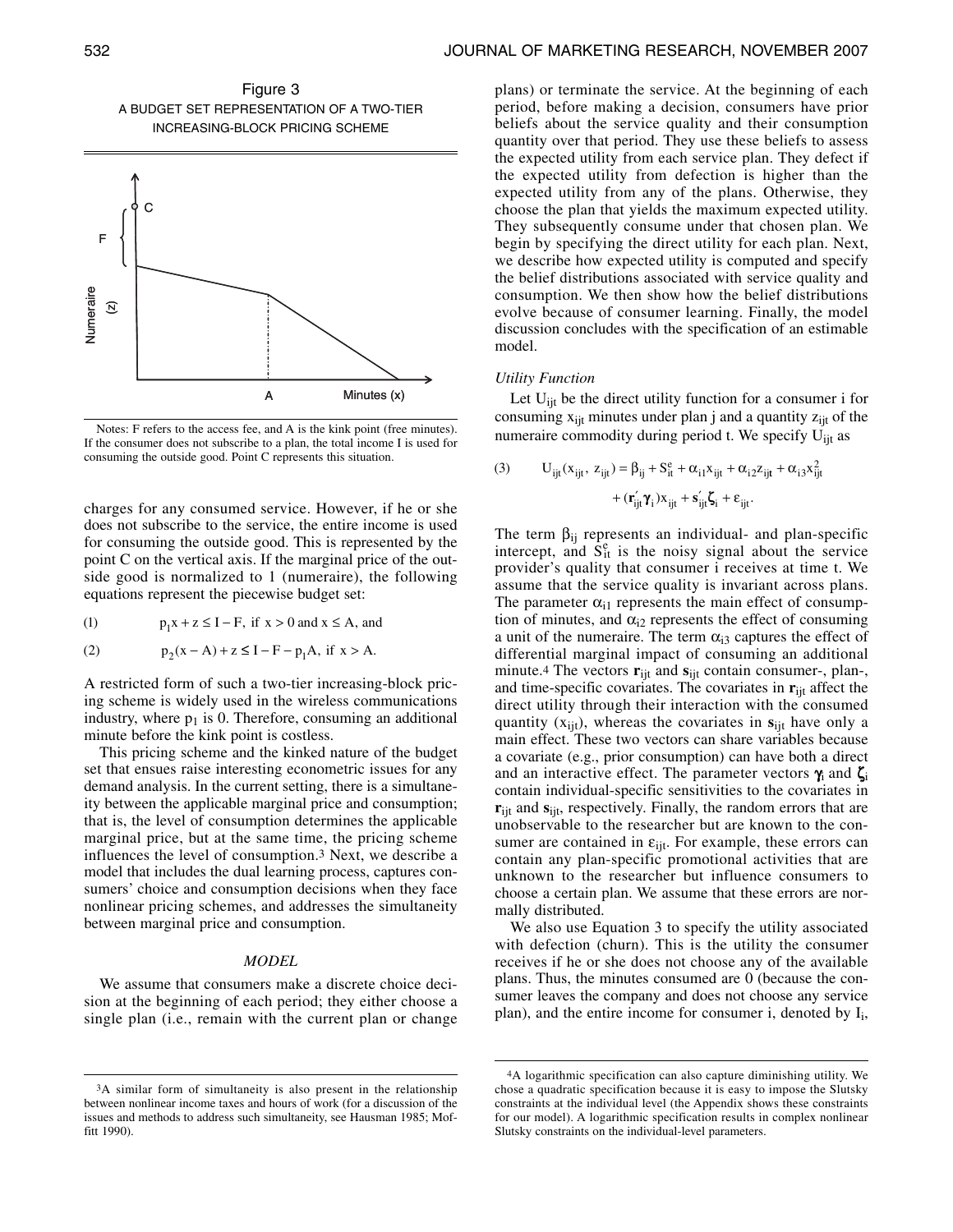is spent on other goods. Then, we can insert a value of 0 for consumed minutes and  $I_i$  for the numeraire commodity into Equation 3 to obtain the following expression:

(4) 
$$
U_{\text{ict}}(x_{\text{ict}} = 0, z_{\text{ict}} = I_i) = \beta_{\text{ic}} + \alpha_{i2}I_i + \mathbf{s}'_{\text{ict}}\mathbf{\zeta}_i + \mathbf{\varepsilon}_{\text{ict}}.
$$

In Equation 4, the churn option is denoted as c, and the utility associated with defection for consumer i at time t is denoted as Uict. The vector **s**ijt contains any churn-specific covariates, and the error  $\varepsilon_{\text{ict}}$  includes any unobserved influences specific to the exit decision that are known to the consumer but are unknown to the researcher. As an example, this error can contain any competitive promotional activities that are unknown to the researcher but influence consumers to leave the service provider. We assume that  $\varepsilon_{\text{ict}}$ is normally distributed as well.

# *Expected Utility and Prior Beliefs*

Note that consumers are uncertain about two components in the direct utility function (Equation 3) when they make a plan choice decision at time  $t$ . First, the quality signal,  $S_{it}^e$ , is revealed to a consumer only after he or she chooses a plan. Second, because plan choice and consumption are temporally separated, the consumption,  $x_{ijt}$ , occurs subsequent to the choice of plan j and is uncertain as well.

At any point in time, consumers have belief distributions about these two unknowns. Before choosing a plan, consumers use these beliefs to assess the expected utility associated with the different plans. The expected utility that consumer i associates with plan j at time t can be written as

(5) 
$$
EU_{ijt} = E_{qual}^{t} \left\{ E_{usage}^{t} \left[ U_{ijt} (x_{ijt}, z_{ijt}) \right] \right\}.
$$

The two expectation operators,  $E_{\text{qual}}^t[\cdot]$  and  $E_{\text{usage}}^t[\cdot]$ , denote the expectation with respect to the quality beliefs and quantity beliefs at time t, respectively.

We incorporate the direct utility in Equation 5 and rewrite Equations 3 and 5 as

(6) 
$$
EU_{ijt} = E_{qual}^t \left[ S_{it}^e \right] + E_{usage}^t \left[ g(x_{ijt}, z_{ijt}) \right] + \beta_{ij} + s'_{ijt} \zeta_i
$$

$$
+ \varepsilon_{ijt}, \text{ and}
$$

$$
g(x_{ijt}, z_{ijt}) = \alpha_{i1} x_{ijt} + \alpha_{i2} z_{ijt} + \alpha_{i3} x_{ijt}^2 + (\mathbf{r}'_{ijt} \gamma_i) x_{ijt}.
$$

Here, we assume that quality and quantity beliefs are independent. Thus, we can separate the components that involve quality uncertainty, quantity uncertainty, and no uncertainty. The first term,  $E_{\text{qual}}^t[S_{\text{it}}^e]$ , represents the expectation of the quality signal that a consumer i will receive after choosing a plan at time t. The term,  $E_{usage}^t[g(x_{ijt}, z_{ijt})]$ , captures the effect of quantity uncertainty on the overall expected utility. Finally, the parameters  $\beta_{ij}$ ,  $\zeta_i$ , and  $\gamma_i$  and the error  $\varepsilon_{\text{ijt}}$  are known to the consumer. Next, we specify the quality and quantity beliefs.

*Quality beliefs*. We assume that the experienced quality signal,  $S_{it}^e$ , comes from a normal distribution,  $N(\mu, \delta^2)$ , where  $\mu$  is the true quality of the service provider and  $\delta^2$ represents the variance in quality. Thus,  $S_{it}^e$  is a noisy signal about the underlying true service quality  $\mu$ . Consumers know that the experienced quality comes from a normal distribution but are unaware of the true quality of the provider

(Erdem and Keane 1996). Thus, they have a belief distribution over μ given by

(7) 
$$
f_{it}^{\text{qual}}(\mu) = N(m_{it}, \sigma_{it}^2),
$$

where  $m_{it}$  is the mean of this belief distribution for consumer i at time t and  $\sigma_{it}^2$  is the variance that captures his or her uncertainty about μ. We further assume that these quality beliefs are independent from beliefs about consumption. Given our assumptions about the quality signal and the quality beliefs, the expectation for the quality signal at any time is given by

(8) 
$$
E_{\text{qual}}^{t}[S_{it}^{e}] = E_{\text{qual}}^{t}[\mu] = m_{it}.
$$

Subsequently, we describe how the parameters  $m_{it}$  and  $\sigma_{it}^2$ of the belief distribution are updated in every period.

*Quantity beliefs*. The quantity x<sub>ijt</sub> that can be consumed under a plan j at time t is random from the viewpoint of consumer i because many factors that are not under his or her control can affect it. We model this quantity in terms of a systematic component,  $E(x_{\text{lit}})$  and a random component  $\eta_{ijt} \sim N(0, \tau_{ij}^2)$ . Thus, for each plan j, we have an individualspecific and time-varying distribution from which consumption quantities are realized; that is,

(9) 
$$
x_{ijt} \sim N \Big[ E(x_{ijt}), \tau_{ij}^2 \Big].
$$

The systematic component is known to the consumer and is obtained from maximizing the direct utility in Equation 3 subject to the nonlinear pricing constraints imposed by plan j. Specifically, the optimization process for obtaining the expected quantity  $E(x_{ijt})$  can be written as

$$
\max_{x} U_{ijt} \left[ x, z(x) \right]
$$

subject to

$$
\begin{aligned}\n\text{Constraint I: } \mathbf{p}_{1j}\mathbf{x} + \mathbf{z} &= \mathbf{I}_i - \mathbf{F}_j, \text{ if } 0 < \mathbf{x} \le \mathbf{A}_j, \\
\text{Constraint II: } \mathbf{p}_{2j}(\mathbf{x} - \mathbf{A}_j) + \mathbf{z} &= \mathbf{I}_i - \mathbf{F}_j - \mathbf{p}_{1j}\mathbf{A}_j, \\
&\text{if } \mathbf{A}_j < \mathbf{x} < \mathbf{B},\n\end{aligned}
$$

where  $F_i$  is the access fee;  $A_i$  is the kink point;  $p_{1j}$  and  $p_{2j}$ are the two marginal prices for consumption below and above the kink point, respectively; and  $I_i$  is the income of consumer i. The two constraints characterize the piecewise linear budget set, and B is an upper bound on consumption and often corresponds to the physical limit on the total consumption that can occur in a period. The Appendix details the conditions for a unique optimal and also outlines how the optimal can be computed. Note that the computation of  $E(x_{\text{ii})}$  is conditioned on the other individual-specific parameters and covariates in the direct utility function. Because these individual-specific parameters and covariates are known to the consumer, the plan-specific expected consumption can be determined.

We further assume that the consumer does not know the variance  $\tau_{ij}^2$  for the random component and learns about the variance from observing his or her actual usage over time. Let  $f_{ijt}^{\tau}(\tau_{ij}^2)$  denote the belief of consumer i at time t about the usage variance under a plan j. We assume the following inverse gamma distribution for this belief: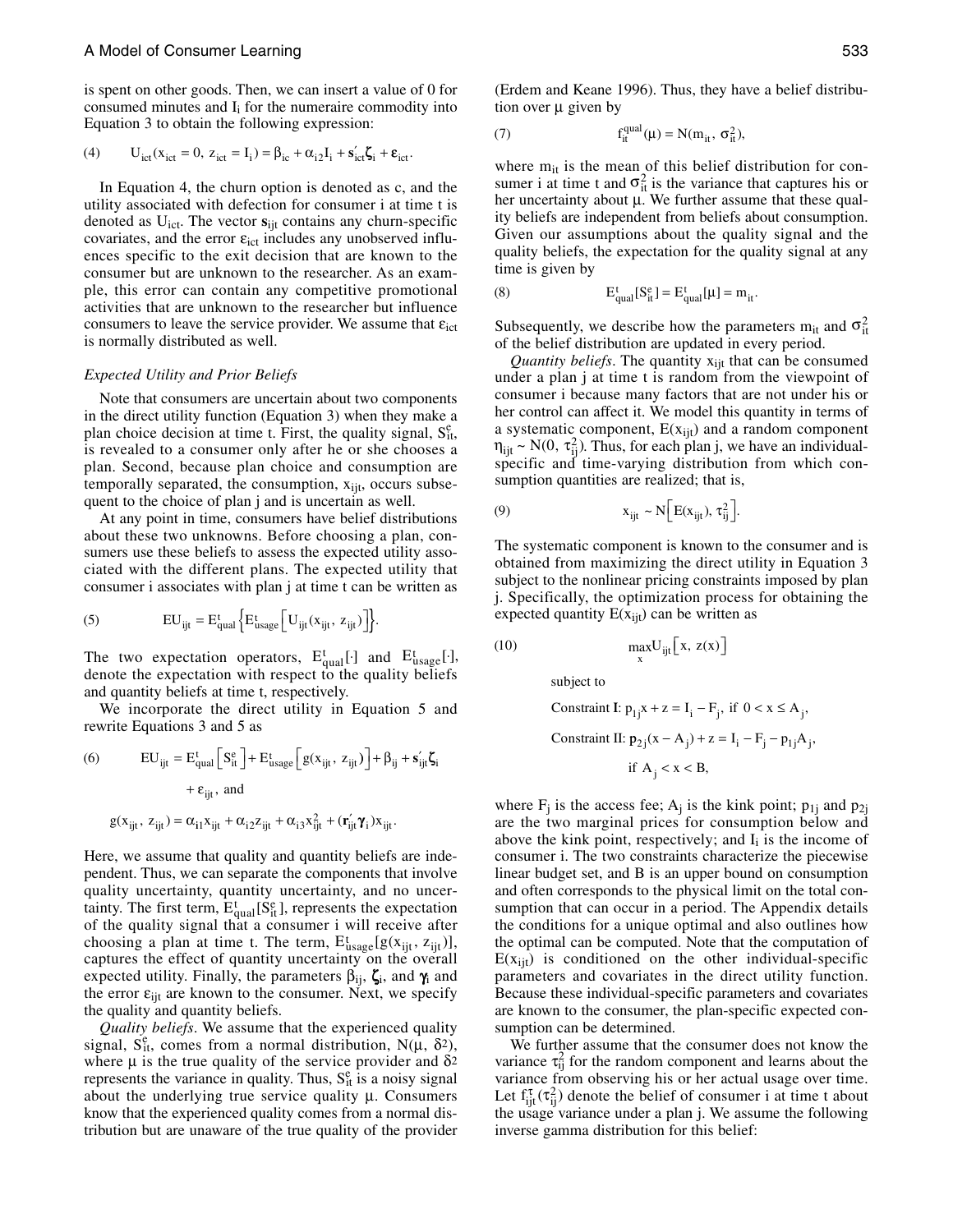(11) 
$$
f_{ijt}^{\tau}(\tau_{ij}^2) \sim IG(a_{ijt}, b_{ijt}),
$$

where a<sub>ijt</sub> and b<sub>ijt</sub> are consumer-, plan-, and time-specific parameters.

The overall beliefs about usage  $x_{ijt}$ , denoted by  $f_{ijt}^{usage}(x)$ , can be obtained by combining the uncertainty of usage conditioned on the variance  $\tau_{ij}^2$  with the uncertainty in the variance itself. We can represent this as

(12) 
$$
x_{ijt} \sim f_{ijt}^{usage}(x) = \int_{0}^{\infty} N \Big[ E(x_{ijt}), \, v \Big] f_{ijt}^{\tau}(v) dv.
$$

Thus,  $f_{ijt}^{usage}(x)$  is a t-distribution with a mean of  $E(x_{ijt})$ , a variance of  $(a_{\text{iit}} b_{\text{iit}})^{-1}$ , and degrees of freedom of  $2a_{\text{iit}}$ . This distribution implies that a consumer's beliefs about his or her usage in a given month for a plan j are anchored on  $E(x_{ijt})$ , which comes from the previously described rational optimization process. Recall that this optimization process incorporates the budget constraints imposed by the nonlinear pricing scheme of a plan.

Using the quantity belief distribution,  $f_{ijt}^{\text{usage}}(x)$ , for plan j and its budget constraints, we can compute the component,  $E_{usage}^{t}[\cdot]$ , of the overall expected utility (Equation 6). The budget constraints for the plan impose a relationship between the consumed minutes  $(x_{ijt})$  and the numeraire  $(z<sub>ijt</sub>)$ , as we show in Equation 10. For example, if Constraint I holds, then  $z_{ijt} = I_i - F_j - p_{1j}x_{ijt}$ . Similarly, if Constraint II holds, then  $z_{ijt} = I_i - F_j - p_{1j}A_j - p_{2j}(x_{ijt} - A_j)$ . In other words, we can rewrite  $g(x_{ijt}, z_{ijt})$  in Equation 6 as a function of  $x_{ijt}$  only. Let  $g(x_{ijt}, z_{ijt})$  be denoted by  $h_1(x_{ijt})$  if  $x_{ijt} \leq A_j$ and by  $h_2(x_{ijt})$  if  $x_{ijt} > A_j$ . The quantity expectation is as follows:

(13) 
$$
E_{usage}^{t}[g(x_{ijt}, z_{ijt})] = \int_{0}^{Aj} h_1(x) f_{ijt}^{usage}(x) dx + \int_{Aj}^{B} h_2(x) f_{ijt}^{usage}(x) dx.
$$

*Overall expected utility*. After substituting the two components  $E_{\text{qual}}^{\text{t}}[\cdot]$  (Equation 8) and  $E_{\text{usage}}^{\text{t}}[\cdot]$  (Equation 13) into the overall expected utility (Equation 6), we obtain the following:

(14) 
$$
EU_{ijt} = m_{it} + \int_{0}^{Aj} h_1(x)f_{ijt}^{usage}(x)dx + \int_{Aj}^{B} h_2(x)f_{ijt}^{usage}(x)dx + s'_{ijt}\zeta_i + \beta_{ij} + \varepsilon_{ijt}.
$$

Using the expected utilities for the plans, consumers choose a plan and subsequently consume minutes or terminate the service.

#### *Consumer Learning*

*Updating of quality beliefs*. The prior beliefs that a consumer i has about the true quality,  $\mu$ , at time t is given by Equation 7. The experience signal,  $S_{it}^e$ , obtained after the consumer chooses a plan is normally distributed with mean μ and variance δ<sup>2</sup>. We can then use Bayes' theorem to specify the posterior distribution for quality beliefs. Thus,

(15) 
$$
f_{it+1}^{\text{qual}}(\mu) = N(m_{it+1}, \sigma_{it+1}^2),
$$

$$
\sigma_{it+1}^{-2} = \sigma_{it}^{-2} + \sigma^{-2}, \text{ and}
$$

$$
m_{it+1} = \sigma_{it+1}^2 \left[ \sigma_{it}^{-2} m_{it} + \delta^{-2} S_{it}^e \right].
$$

The posterior belief distribution,  $f_{it+1}^{\text{qual}}(\mu)$ , then becomes the prior belief distribution for time  $t + 1$ .

*Updating of quantity beliefs*. We assume that consumers are uncertain about the consumption variance,  $\tau_{ij}^2$ . For a consumer i at time t and plan j, the prior belief about the usage variance is represented by  $f_{ijt}^{\tau}(\tau_{ij}^2)$  (Equation 11). Suppose that a consumer chooses plan j\*; then, the actual quantity  $x_{it}^{actual}$  consumed in that month is given by

(16) 
$$
x_{it}^{actual} = E(x_{ij^{*}t}) + \eta_{ij^{*}t}.
$$

On observing the actual quantity, the consumer knows the overall deviation  $(\eta_{ij^*t})$  that has occurred. The consumer then updates his or her uncertainty associated with the usage variance for the chosen plan j\*. Thus,

(17) 
$$
f_{ij^*t+1}^{\mathsf{T}}(\tau_{ij^*}^2) = IG(a_{ij^*t+1}, b_{ij^*t+1}),
$$

$$
a_{ij^*t+1} = a_{ij^*t} + \frac{1}{2}, \text{ and}
$$

$$
b_{ij^*t+1}^{-1} = b_{ij^*t}^{-1} + \left[\frac{(\eta_{ij^*t})^2}{2}\right].
$$

This updating stems from the conjugacy of the inverse gamma prior with a Gaussian likelihood for the actual quantity. Note that if a plan is not chosen, the belief distribution for the consumption variance associated with that plan remains unchanged.

Note that in our model, usage uncertainty is distinct from usage variability. Usage variability is captured by the variance  $(\tau_{ij}^2)$  of the usage shock  $(\eta_{ijt})$ . Different usage shocks over different periods result in the usage being variable over time (Equation 9). We assume that consumers do not know both  $\eta_{ijt}$  and  $\tau_{ij}^2$  and that this lack of knowledge leads to usage uncertainty. We model this usage uncertainty by assuming that consumers have a belief distribution about the variance  $(\tau_{ij}^2)$ , which is updated on the basis of the observed quantity (see Equations 11 and 17). In turn, this belief distribution on variance induces another belief distribution over the quantity that could be consumed under a plan (Equation 12).

In summary, consumers know the choice errors  $(\epsilon_{ijt})$ before choosing a plan. However, the consumer is uncertain about the service quality and quantity that he or she will consume in the following month. The consumer uses the two belief distributions to compute the expected utility for each plan. The quality signal  $(S_{it}^e)$  and the demand shocks  $(\eta_{\text{iit}})$  are revealed to the consumer after the plan choice. These are then used to update the quality and quantity belief distributions, respectively.

Thus far, we have developed the model from the consumers' perspective. However, there are a few aspects of the model that are unobservable to the researcher. Next, we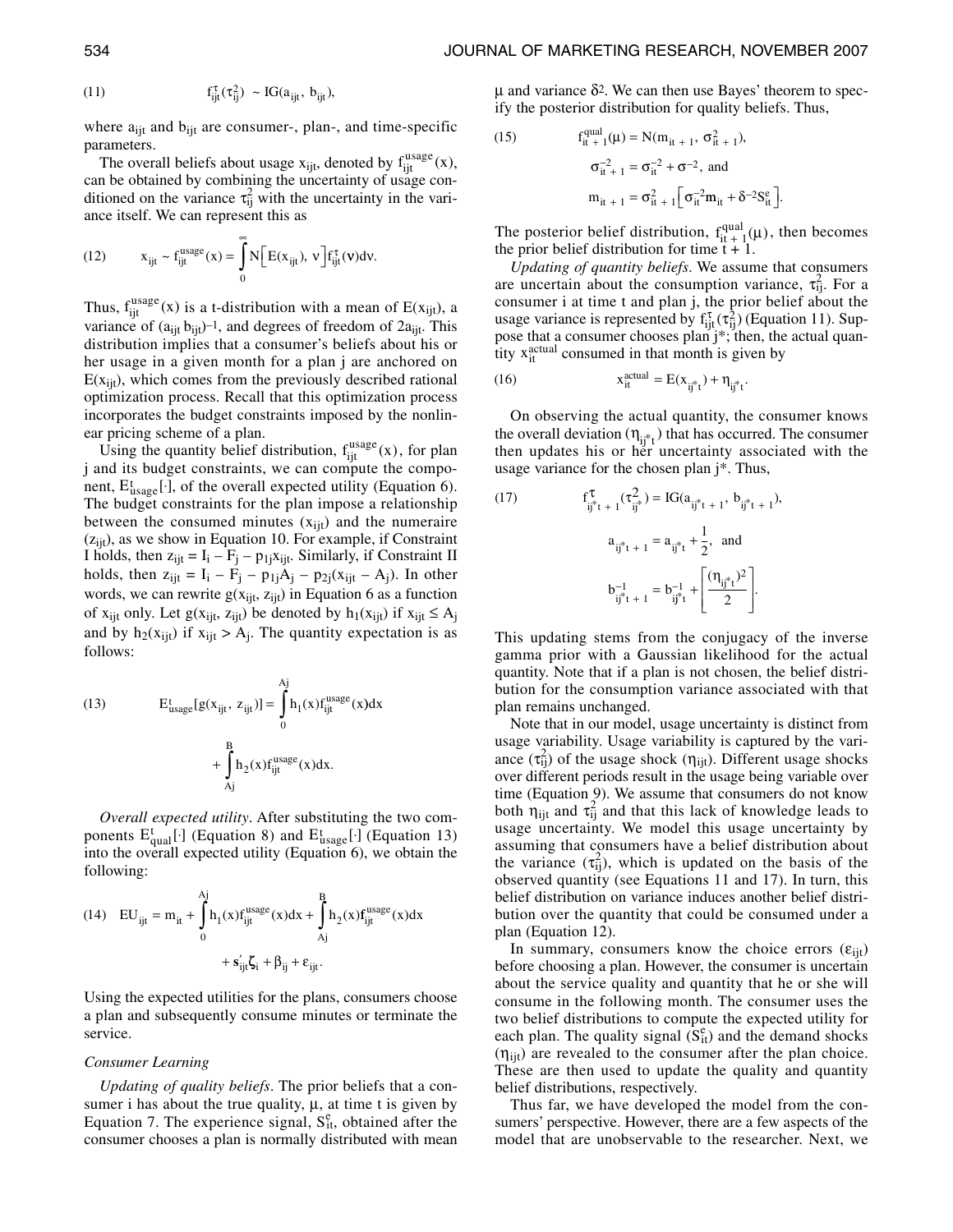consider the restricted information set of the researcher and show how the model can be estimated.

# *Estimable Model*

In the model, both consumers and the researcher observe monthly usage,  $x_{it}^{actual}$ . However, the quality signal,  $S_{it}^e$ , that consumer i experiences after choosing a plan is unknown to the researcher. For example, only the consumer knows the nature of the service contact after choosing the plan. This asymmetry in the information set must be accounted for when estimating the model.

Recall that from a consumer's perspective, the evolution of the mean of the quality belief from time t to time  $t + 1$ occurs deterministically as  $m_{it+1} = \sigma_{it+1}^2 [\sigma_{it}^{-2} m_{it} + \delta_{i}^{-2} S_{it}^e]$ . However, because the researcher does not observe  $S_{it}^e$ , this evolution is stochastic from his or her perspective. This stochastic evolution can be specified as follows: We assumed that  $S_{it}^e$  comes from a normal distribution with mean  $\mu$  and variance  $\delta^2$ . Thus, let  $S_{it}^e = \mu + \kappa_{it}$ , where  $\kappa_{it} \sim N(0, \delta^2)$ . We can then rewrite the equation relating  $m_{it+1}$  to  $m_{it}$  as

(18) 
$$
\mathbf{m}_{\mathrm{it}+1} = \sigma_{\mathrm{it}+1}^2 \left[ \sigma_{\mathrm{it}}^{-2} \mathbf{m}_{\mathrm{it}} + \delta^{-2} (\mu + \kappa_{\mathrm{it}}) \right].
$$

Let  $w_{1it}$  be  $\sigma_{it+1}^2/\sigma_{it}^2$  and  $w_{2it}$  be  $\sigma_{it+1}^2/\delta^2$ ; then, we can express the stochastic transition equation as

(19) 
$$
m_{it+1} = w_{1it}m_{it} + w_{2it}\mu + \chi_{it}, \text{ and}
$$

$$
\chi_{it} = w_{2it} \kappa_{it} \sim N(0, w_{2it}^2 \delta^2).
$$

We can now use this specification of the transition equation to write the complete model:

(20) 
$$
EU_{ijt} = m_{it} + \int_{0}^{Aj} h_{1}(x) f_{ijt}^{x}(x) dx + \int_{Aj}^{B} h_{2}(x) f_{ijt}^{x}(x) dx
$$

$$
+ s'_{ijt} \zeta_{i} + \beta_{ij} + \varepsilon_{ijt},
$$

$$
E(x_{ijt}) = \underset{x}{\arg \max} U_{ijt} [x, z(x)]
$$
subject to  
Constraint I:  $p_{1j}x + z = I_{i} - F_{j}, \text{ if } 0 < x \le A_{j},$   
Constant II:  $p_{2j}(x - A_{j}) + z = I_{i} - F_{j} - p_{1j}A_{j},$   
if  $A_{j} < x < B$ ,  
 $\varepsilon_{ijt} \sim N(0, \lambda_{j}^{2}),$   
 $m_{it + 1} = w_{1it} m_{it} + w_{2it} \mu + \chi_{it},$   
 $\chi_{it} \sim N(0, w_{2it}^{2} \delta^{2}),$   
 $x_{it}^{\text{actual}} = E(x_{ij}^{*} + \delta^{2}) + \eta_{ij}^{*} \chi_{it}$  and

Here,  $j^*$  in the quantity equation indexes the chosen plan, and  $x_{it}^{actual}$  is the consumption under this plan. We use the nonlinear pricing constraints of a plan to determine the expected consumption  $[E(x_{\text{fit}})]$  under the plan. (Further details appear in the Appendix.) We can interpret this model as an example of a general state–space model (Harvey

 $\eta_{ij^*t} \sim N(0, \tau_{ij^*}^2)$ .

1989; West and Harrison 1997), in which the expected utility equation acts as the observation equation and the equation describing the stochastic evolution of the mean of the quality beliefs is the transition equation.

*Model identification*. In the preceding model, there are two intercept terms associated with the utility of each plan. One is a plan-specific intercept,  $\beta_{ii}$ , and the other is a common intercept,  $m_{it}$ . In addition, we have an intercept that is associated with the utility of defection,  $\beta_{\text{ic}}$ . This specification is different from that in a standard multinomial choice model, in which there are only alternative-specific intercepts with no common intercept. Therefore, for model identification, setting the intercept of only one of the alternatives to zero is not sufficient. Here, we need to fix the intercepts of two of the alternatives to zero. Thus, we set the intercept in the utility of churn,  $\beta_{\text{ic}}$ , and the intercept in the utility of any one of the plans,  $\beta_{ii}$ , to zero. There are four plans in the data set (which we discuss subsequently), and we fix the intercept of Plan 4 to zero. In addition, to set the scale of the utilities, we set the variance of the churn utility to one. The variation in a customer's consumed quantity across the different months and the choice of different plans helps in the identification of the individualspecific parameters,  $\alpha_{i1}$ ,  $\alpha_{i2}$ , and  $\alpha_{i3}$ . In addition, the variation in the consumed minutes aids in the identification of the parameters of usage variation  $(\tau_{ij}^2)$  as well as in the updating of usage uncertainty.

Until now, we focused on one consumer and showed how the model can be specified. Next, we incorporate heterogeneity across consumers.

*Heterogeneity specification*. The model contains several individual-level coefficients. Let the vector  $\omega_i$  contain the coefficients ( $\alpha_{i1}$ ,  $\psi_{i2}$ ,  $\psi_{i3}$ ,  $\gamma_i$ ,  $\zeta_i$ ,  $\{\beta_i\}$ ), where  $\psi_{i2}$  and  $\psi_{i3}$  are individual-specific parameters such that  $exp(\psi_{i2}) = \alpha_{i2}$  and  $-exp(\psi_{i3}) = \alpha_{i3}$  (see the Appendix). We specify the heterogeneity across consumers by assuming that  $\omega_i$  is normally distributed in the population. Thus,

(21) 
$$
\mathbf{\omega}_i \sim N(\mathbf{\Psi}_\omega, \mathbf{\Lambda}_\omega).
$$

Here, the vector  $\psi_{\omega}$  contains population-level coefficients, and  $\Lambda_{\omega}$  is the population covariance matrix.

Apart from  $\mathbf{\hat{o}}_i$ , the variance  $\tau_{ij}^2$  of the usage error,  $\eta_{ijt}$ , is also individual specific. For each plan j, a heterogeneity distribution over  $\tau_{ij}^2$  can be specified as an inverse gamma distribution. Thus,

$$
\tau_{ij}^2 \sim \text{IG}(c_j, d_j).
$$

Note that this population distribution is distinct from the belief distribution of consumers about their consumption variance. In other words, this heterogeneity distribution is across consumers as opposed to the previously specified belief distribution within a consumer.

We adopt a Bayesian framework for simulation-based [inference. The Web Appendix \(see http://www.marketing](http://www.marketingpower.com/content84060.php) power.com/content84060.php) contains the details of the priors for the unknowns and the full conditionals.

#### *DATA*

The data set contains information of subscriber-level monthly billing records and promotions sent by a wireless service provider. The billing data are from September 2001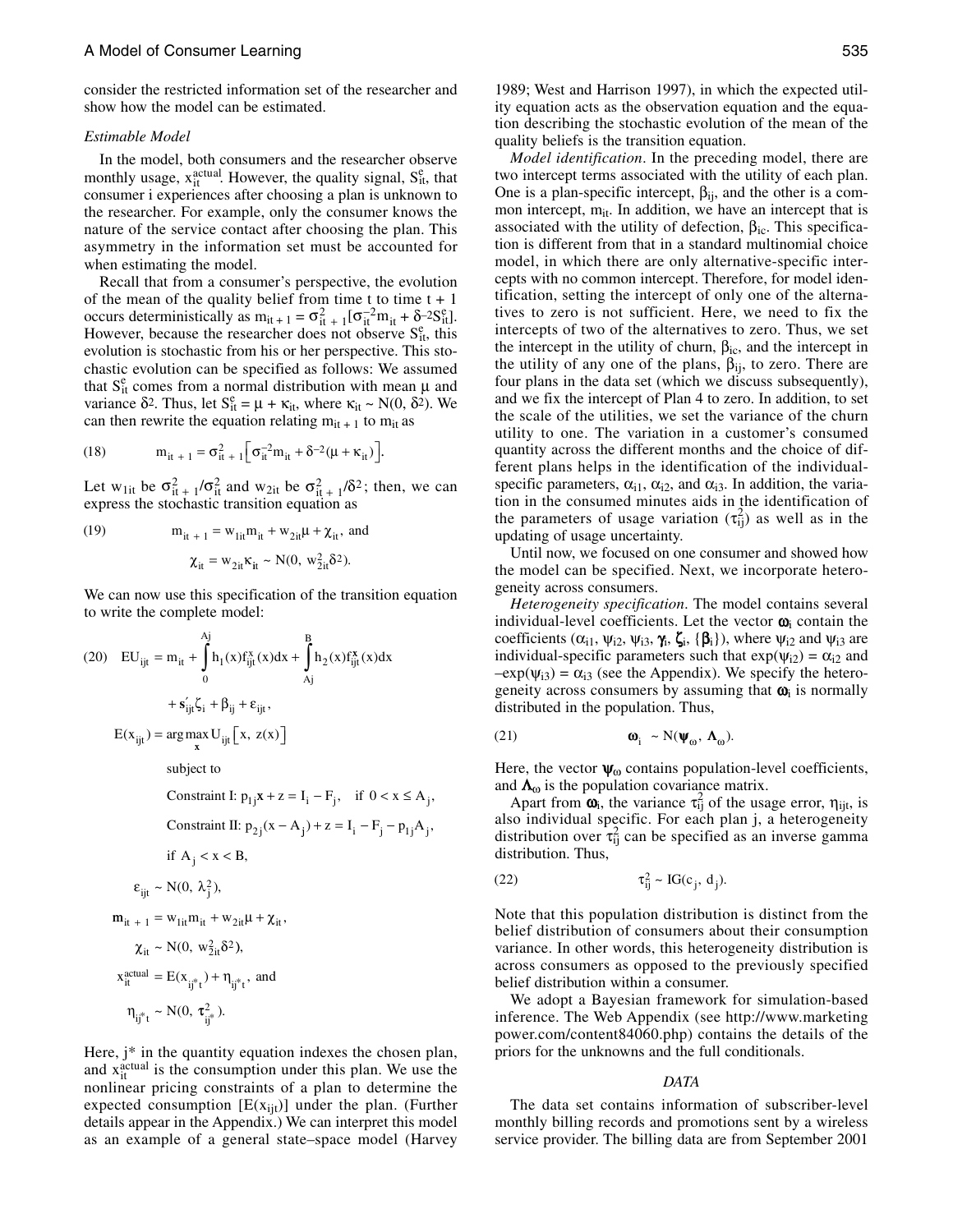to May 2003.5 New customers joined between August 2001 and December 2001. There is no left truncation in the data (i.e., we have billing data for customers from their first month onward).

The monthly billing data provide information on the customer's current service plan and his or her monthly consumption of minutes. Typically, the included minutes are of two types: included off-peak/weekend minutes and included peak minutes (also called the plan allowance). Usually, off-peak/weekend minutes are free. Peak minutes are charged according to a two-tier pricing scheme similar to that shown in Figure 2, except that the marginal price  $p_1$ of consuming before the kink point is zero. For a given plan, this kink point represents the plan allowance. All the plans in our data set have such a two-tier pricing scheme for the consumption of peak minutes.

In this article, we model the usage of peak minutes. The analysis is restricted to four types of service plans that differ in their included peak number of minutes—namely, 200, 300, 350, and 500 minutes. These service plans are available with many different features. For example, a 200-peakminutes plan can have short messaging system capability or not. In the data set, we determined that there is negligible use of features such as short messaging system, long dis-

5The usage data for one month were missing. For each customer, we replaced the consumption in the missing month by the average of his or her usage in a month before and after.

tance, and roaming. Therefore, we ignore these differences and characterize a plan by three features: the included peak minutes, the access fee, and the marginal price for consumption exceeding the included minutes. Table 1 describes these characteristics for the four types of plans. The plans are numbered in an ascending order of included peak minutes. We refer to a plan switch from a lower plan to a higher plan as an "upgrade" and a switch from a higher plan to a lower plan as a "downgrade." Together, these four types of plans account for more than 70% of the chosen plans in the data.

For the analysis, we consider subscribers who switch only among the four types of service plans and have no contractual relationship with the company. We also have one other restriction primarily to increase the signal from plan switching. As we mentioned, each plan in the data set is described by several attributes, such as long distance, roaming, and data transfer availability, that are either present or absent. We choose consumers who changed at least one option within a plan or the plan itself within their entire tenure period. The first selection criterion of considering customers who switch only among the four plans differs from that used in prior scanner panel research, in which brands not focal to the analysis are typically aggregated into an "other" brand. In our context, because each service plan has a nonlinear pricing scheme that results in a specific nonlinear budget set, it is not clear how such an "other" service plan can be specified. The second criterion

| Table 1              |
|----------------------|
| DESCRIPTIVES OF DATA |

| Variables                        | Plan 1 | Plan 2 | Plan <sub>3</sub> | Plan 4 |
|----------------------------------|--------|--------|-------------------|--------|
| Number of free minutes           | 200    | 300    | 350               | 500    |
| Access price (\$)                | 30     | 35     | 40                | 50     |
| Marginal price (\$/minute)       | .40    | .40    | .40               | .40    |
| Share $(\% )$                    | 47.36  | 9.92   | 32.1              | 10.62  |
| Consumption (minutes/month)      |        |        |                   |        |
| M                                | 147.72 | 190.35 | 215.14            | 318.9  |
| Variance                         | 107.84 | 109.93 | 148.36            | 199.93 |
| Underage (minutes/month)         | 73     | 118    | 150               | 200    |
| Overage (minutes/month)          | 20     | 10     | 15                | 19     |
| Past Underage Revenue (\$)       |        |        |                   |        |
| M                                | 8.6    | 14.54  | 18.73             | 29.48  |
| Variance                         | 10.14  | 11.8   | 13.18             | 14.75  |
| Past Overage Revenue (\$)        |        |        |                   |        |
| M                                | 19.5   | 8.95   | 5.76              | 1.42   |
| Variance                         | 38.26  | 26.53  | 21.47             | 10.53  |
| Cumulative Underage Revenue (\$) |        |        |                   |        |
| M                                | 93.44  | 152.05 | 193.59            | 298.94 |
| Variance                         | 96.75  | 130.44 | 156.06            | 212.87 |
| Cumulative Overage Revenue (\$)  |        |        |                   |        |
| M                                | 168.76 | 72.36  | 44.37             | 9.7    |
| Variance                         | 287.89 | 161.91 | 116.7             | 38.61  |
| <b>Promotion Dummy</b>           |        |        |                   |        |
| M                                |        |        | .15               |        |
| Variance                         |        |        | .36               |        |
| Minutes Consumed/Month           |        |        |                   |        |
| M                                |        |        | 191.78            |        |
| Variance                         |        |        | 144.28            |        |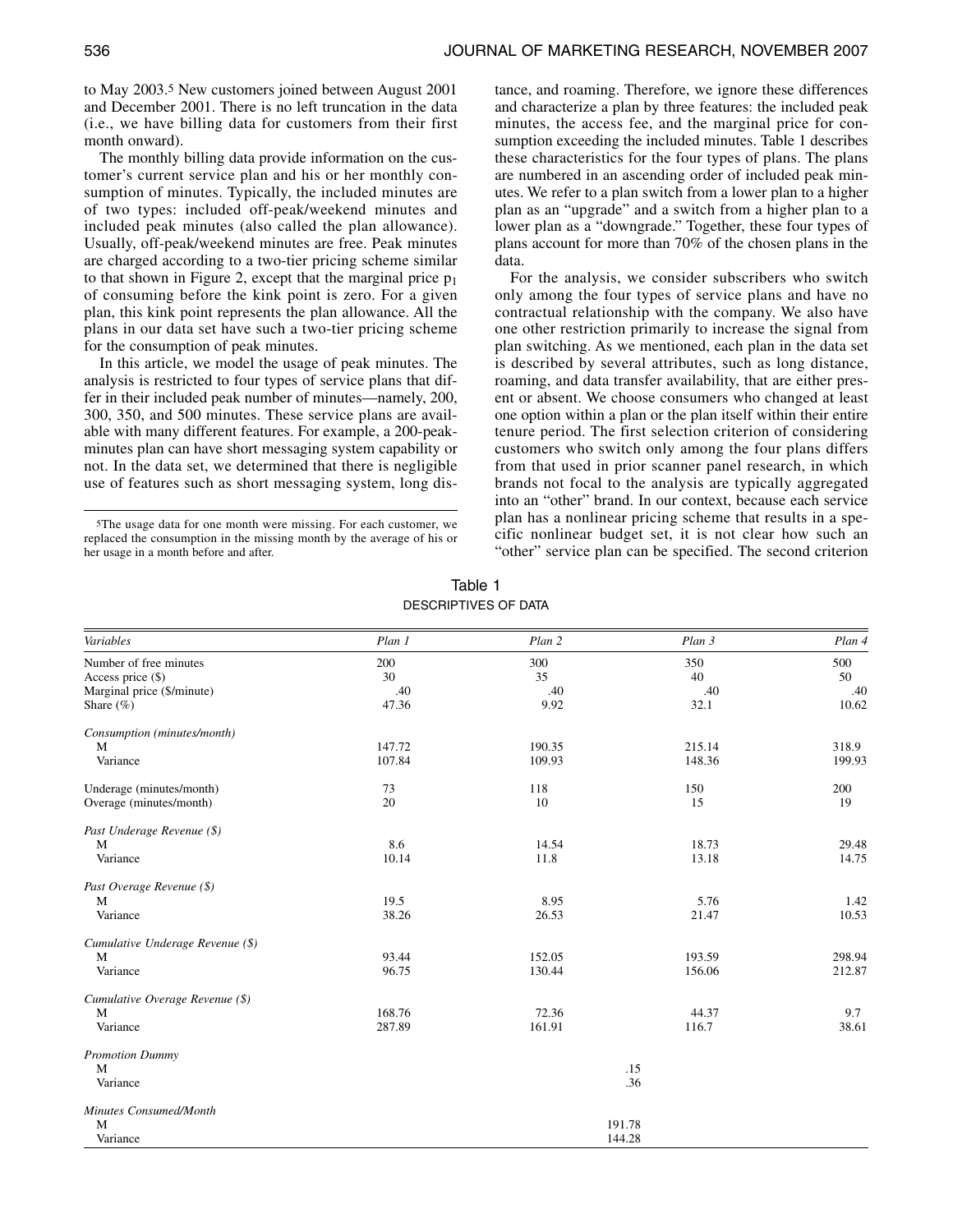of selecting customers with no contractual relationship ensures that customers are free to change their service plans at the beginning of every month.

There were 3010 customers who satisfied the selection criteria. We randomly chose 300 customers to form the calibration data set. The calibration data set has 5281 observations, each representing monthly bill information. On average, we have 17 months of data for each customer. Of these 17 months, on average, customers experienced 14 months (82%) of underage and 3 months (18%) of overage, which is consumption in excess of free minutes. Table 1 also shows the market shares of the four types of plans, the average monthly consumption of minutes, its variance, and the underage and overage in the plans. The table shows that consumption variance is different across plans. This is consistent with our model, in which the consumption variance,  $\tau_{ij}^2$ , is plan specific. The average underage and overage results show that consumers experience more underage than overage.

On average, a customer changed his or her plan once during his or her tenure, and approximately 17% of customers never changed plans. In addition, of the total number of plan changes, 61% were upgrades (i.e., a customer moved from a plan with lower number of minutes to one with higher number of minutes), and the rest (39%) were downgrades. The churn rate is approximately 27%; 82 of the 300 people left the company during the data period. Of these, 46% left after being on Plan 1 as their last chosen plan, and approximately 50% were on Plan 3 and Plan 4 before leaving the company (the remaining were on Plan 2).

#### *Variables*

We define the following variables that describe promotional activities and past consumption dynamics:

•Promotion (Prom): The data set contains information on several promotions, such as free roadside assistance, a Valentine's Day promotion, free accessories, and dot-com back-to-school credit. Because there is considerable variability in the types of promotions, we abstract away from these differences and capture the overall impact of a promotional event by using a dummy variable that records whether any promotion was sent to a customer in a given month.

•State dependence (State\_Dep): Several researchers in marketing and economics (Heckman 1981; Seetharaman, Ainslie, and Chintagunta 1999) have established that previous choices significantly affect current decisions. In our context, subscribers have no contractual relationship with the service provider, and yet they might show a tendency to retain the current plan. To capture this effect, for each plan, we create a variable that takes a value of 1 if plan j was chosen in period  $t - 1$  and 0 if otherwise.

•Past quantity (Past\_Qty): The data set has a record of consumers' consumption decisions. At each time t, we use the lagged quantity consumed to capture these consumption effects.

In each month, customers choose only one service plan and then either underconsume or overconsume relative to the plan's allowance. As we mentioned previously, the unconsumed minutes in a month are called underage, and consumption above the included minutes is called overage. Although overage and underage are known for the chosen plan, they are estimated for the unchosen plans as follows: At time t, we use the actual consumption for the consumer

at time  $t - 1$  to calculate the underage or overage if he or she had that consumption under plan j. Note that for plan j at a time t, only one of these (i.e., underage or overage) is positive, and the other is zero. We use these two measures to create the following variables:

•Past underage revenue (Past\_Under\_Rev): This variable represents the counterfactual underage revenue the consumer leaves on the table. We compute this by multiplying the underage associated with plan j with the cost per minute of plan j.

- •Past overage revenue (Past\_Over\_Rev): This variable represents the overage revenue and is computed analogously to the corresponding underage variable.
- •Cumulative underage revenue (Cum\_Under\_Rev): This variable is the sum of past underage revenues from month 1 to month  $t - 1$ . We include this variable to characterize the overall penalty associated with a plan j if the consumer had chosen that plan from his or her first period and retained that plan.
- •Cumulative overage revenue (Cum\_Over\_Rev): This variable is the sum of past overage revenues from month 1 to month  $t - 1$ .

Recall that for consumer i at time t, the plan-specific covariates for plan j enter the direct utility (Equation 3) either as an interaction through **r**<sub>ijt</sub> or as a main effect through **s**ijt. All the variables we described are included in the vector  $\mathbf{r}_{\text{ijt}}$ . We specify the vector  $\mathbf{s}_{\text{ijt}}$  to contain only the variables associated with plan-specific underage and overage—namely, past underage revenue, past overage revenue, cumulative underage revenue, and cumulative overage revenue. We do not include the promotion variable and the past quantity in **s**ijt for model parsimony. Each inclusion leads to four additional parameters because these variables are the same across plans, and identification would then require a different parameter for each plan. In addition,  $s_{\text{ict}}$ , which contains covariates that affect the utility of defection, is a zero vector. Table 1 contains the descriptive statistics for the variables.

# *NULL MODELS*

# *Null Model 1: No Learn (No Quality or Quantity Learning)*

In this model, consumers are assumed to know the true service quality as well as their consumption distribution. Thus, there is no consumer learning. We specify the model as follows:

(23) 
$$
EU_{ijt} = \beta_{ij} + m_i + \alpha_{i1}E(x_{ijt}) + \alpha_{i2}(z_{ijt}) + \alpha_{i3}\Big[E(x_{ijt})\Big]^2 + (r'_{ijt}\gamma_i)E(x_{ijt}) + s'_{ijt}\zeta_i + \varepsilon_{ijt},
$$
  
\n
$$
z_{ijt} = I_i - F_j - p_{1j}E(x_{ijt}),
$$
  
\nif  $E(x_{ijt}) \ge 0$  and  $E(x_{ijt}) \le A_j$ ,  
\n
$$
z_{ijt} = I_i - F_j - (p_{2j} - p_{1j})A_j - p_{2j}E(x_{ijt}),
$$
  
\nif  $E(x_{ijt}) > A_j$  and  $E(x_{ijt}) < B$ ,  
\n
$$
\varepsilon_{ijt} \sim N(0, \lambda_j^2),
$$
  
\n
$$
x_{it}^{actual} = E(x_{ij^*t}) + \eta_{ij^*t},
$$
 and  
\n
$$
\eta_{ij^*t} \sim N(0, \tau_{ij^*}^2).
$$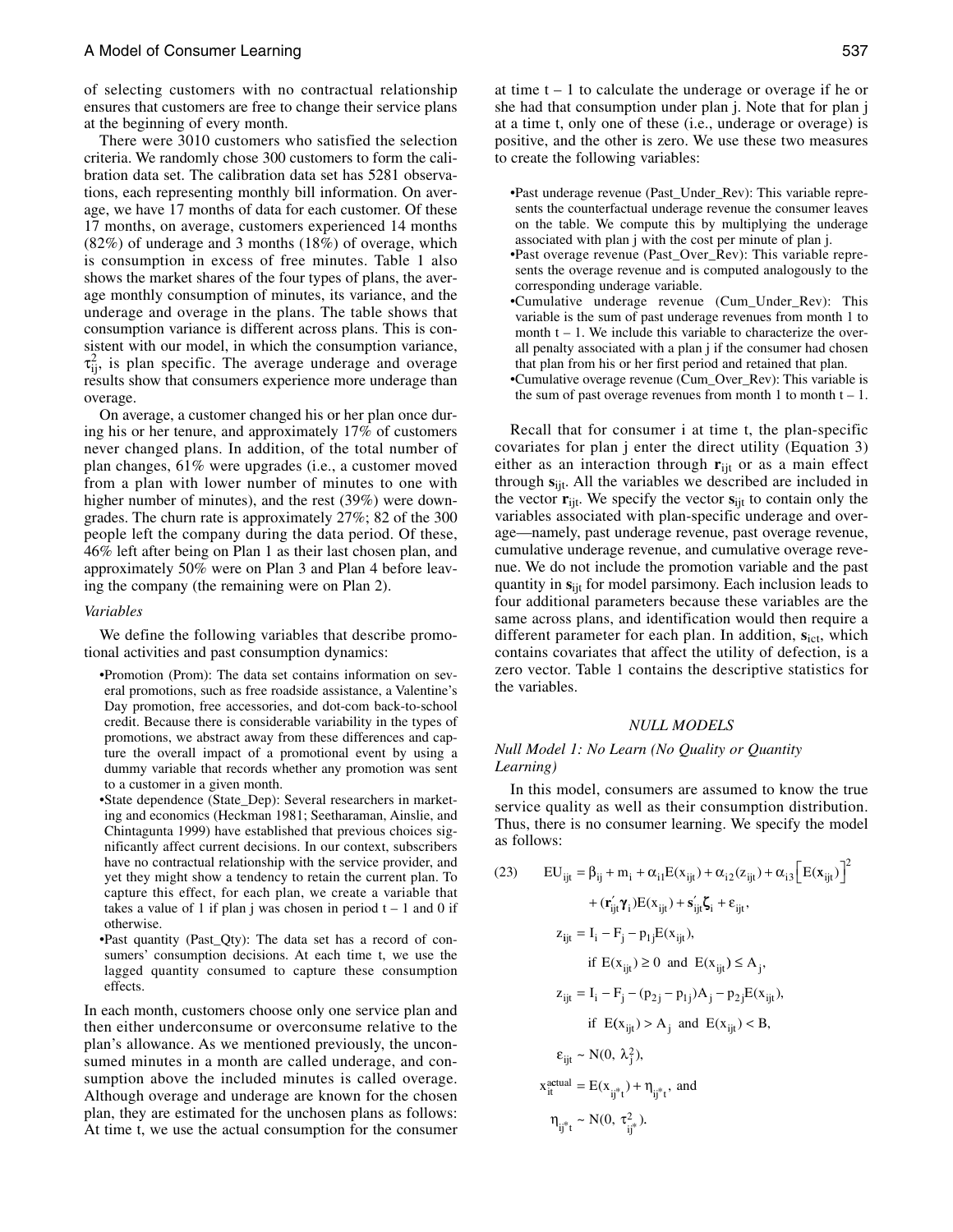Here, j\* in the quantity equation indexes the chosen plan,  $x_{it}^{actual}$  is the quantity consumed under this plan, and  $\vec{E}(x_{ijt})$ is the unique utility-maximizing quantity (also called the expected quantity). Note that the expression for the expected utility changes depending on the location of the expected quantity along the budget set. In addition,  $\beta_{ii}$  is a consumer- and plan-specific intercept, and  $m_i$  is a consumer-specific intercept that is common to all plans. The latter variable is analogous to the service quality variable in the full model. In this null model, we assume that consumers know these variables when choosing a plan.

For model identification, we set the intercept of the utility for churn and for Plan 4 to be zero. In addition, variance of the utility of churn is set to one. These restrictions are the same as those for the full model.

#### *Null Model 2: Quant Learn (Only Quantity Learning)*

Here, we assume that consumers are certain about the service quality but are uncertain about their consumption quantity and its variance. Thus, we include only the quantity learning component of the full model. A comparison of the fit of this model with that of Null Model 1 can indicate the importance of the quantity learning component. We express this model mathematically as follows:

(24) 
$$
EU_{ijt} = \beta_{ij} + m_i + \int_0^{Aj} h_1(x) f_{ijt}^{x}(x) dx + \int_{Aj}^{B} h_2(x) f_{ijt}^{x}(x) dx
$$

$$
+ s'_{ijt} \zeta_i + \varepsilon_{ijt},
$$

$$
\eta_{ijt} \sim N(0, \tau_j^2),
$$

$$
x_{it}^{actual} = E(x_{ij^{*}t}) + \eta_{ij^{*}t}, \text{ and}
$$

$$
\eta_{ij^{*}t} \sim N(0, \tau_{ij^{*}}^2).
$$

#### *Null Model 3: Qual Learn (Only Quality Learning)*

In this model, we assume that consumers are certain about their consumption distribution but are uncertain about the quality of the service provider. Therefore, this model allows only for quality learning but not quantity learning. We express this model as follows:

(25) 
$$
EU_{ijt} = m_{it} + \alpha_{i1}E(x_{ijt}) + \alpha_{i2}(z_{ijt}) + \alpha_{i3} [E(x_{ijt})]^{2}
$$

$$
+ (r'_{ijt}\gamma_{i})E(x_{ijt}) + s'_{ijt}\zeta_{i} + \varepsilon_{ijt},
$$

$$
z_{ijt} = I_{i} - F_{j} - p_{1j}E(x_{ijt}), \text{ if } E(x_{ijt}) \ge 0 \text{ and } E(x_{ijt}) \le A_{j},
$$

$$
z_{ijt} = I_{i} - F_{j} - (p_{2j} - p_{1j})A_{j} - p_{2j}E(x_{ijt}),
$$

$$
\text{ if } E(x_{ijt}) > A_{j} \text{ and } E(x_{ijt}) < B,
$$

$$
\varepsilon_{ijt} \sim N(0, \lambda_{j}^{2}),
$$

$$
m_{it + 1} = w_{1it}m_{it} + w_{2it}\mu + \chi_{it},
$$

$$
\chi_{it} \sim N(0, w_{2it}^{2}\delta^{2}),
$$

$$
x_{it}^{\text{actual}} = E(x_{ij^{*}t}) + \eta_{ij^{*}t}, \text{ and}
$$

 $\eta_{ij^*t} \sim N(0, \tau_{ij^*}^2)$ .

# *RESULTS*

We estimated the full model and the three competing null models using Markov chain Monte Carlo (MCMC) methods. For each model, we obtained parameter draws based on 100,000 iterations after a burn-in period of 30,000 iterations of the MCMC.

#### *Model Comparison*

For model comparison, we used these draws to calculate the log-marginal likelihoods for each model. Low absolute values denote a better model. The log-marginal likelihoods are –7918.06 for Null Model 1 (No Learn), –7736.27 for Null Model 2 (Quant Learn), –7464.07 for Null Model 3 (Qual Learn), and –7432.52 for the full model. Thus, according to Kass and Raftery's (1995) criterion, the full model is best supported by the data. A comparison of the log-marginal likelihoods shows that both quantity and quality learning are important elements of the data. It also appears that quality learning is more important than quantity learning in our application.

# *Parameter Estimates*

The parameter estimates for the full model are given in Table 2 and Table 3. The tables present the estimates for the population means of the parameters. (In Table 2, the numbers in parentheses are the 95% posterior intervals around the mean, and the significant posterior means appear in bold.) The subscript r refers to the covariates within  $\mathbf{r}_{\text{lit}}$ , which affect the utility through their interaction with quantity, and the subscript s refers to the covariates within  $s_{\text{lit}}$ , which have only a main effect.

The parameters  $\beta_1$ ,  $\beta_2$ , and  $\beta_3$  are the plan-specific intercepts for Plan 1, Plan 2, and Plan 3, respectively. Note that we set the intercept for Plan 4 and for churn to 0. The population-level estimate of  $\alpha_1$ , which can be interpreted as the intercept in the demand equation, is positive, as we expected. The population coefficients  $\psi_2$  and  $\psi_3$  can be transformed to yield mean estimates of the income effect  $(\alpha_2)$  and the concavity parameter of the utility function ( $\alpha_3$ ). Recall that for a consumer i,  $\alpha_{i2}$  was constrained as  $exp(\psi_{i2})$ , and  $\alpha_{i3}$  was constrained as  $-exp(\psi_{i3})$ . Thus, the approximate population income coefficient is  $e^{-7.26} = .001$ , and the approximate quadratic component is  $-e^{61} = -1.84$ .

The state dependence variable has a positive effect. Thus, even in the absence of any contractual agreement, there exists a strong inertia effect, which can be attributed to hassle costs of making plan changes. For the demand equation, a positive value of state dependence suggests that as consumers stay longer in a plan, they consume more minutes. The coefficient of past quantity is positive. For the utility equation, it suggests that as consumers use more minutes under a plan in the previous month, the utility of that plan increases. In the quantity equation, a positive coefficient indicates that previous consumed quantity positively influences current consumption. Not surprisingly, promotion has a significant, positive effect on consumer decisions.

We now discuss the parameters in the second column of Table 2. These are variables that capture the effects of past consumption dynamics. We begin with the effects of underage. In the quantity equation, the coefficient associated with immediate past underage is positive, whereas the coefficient for cumulative past underage is negative. This suggests that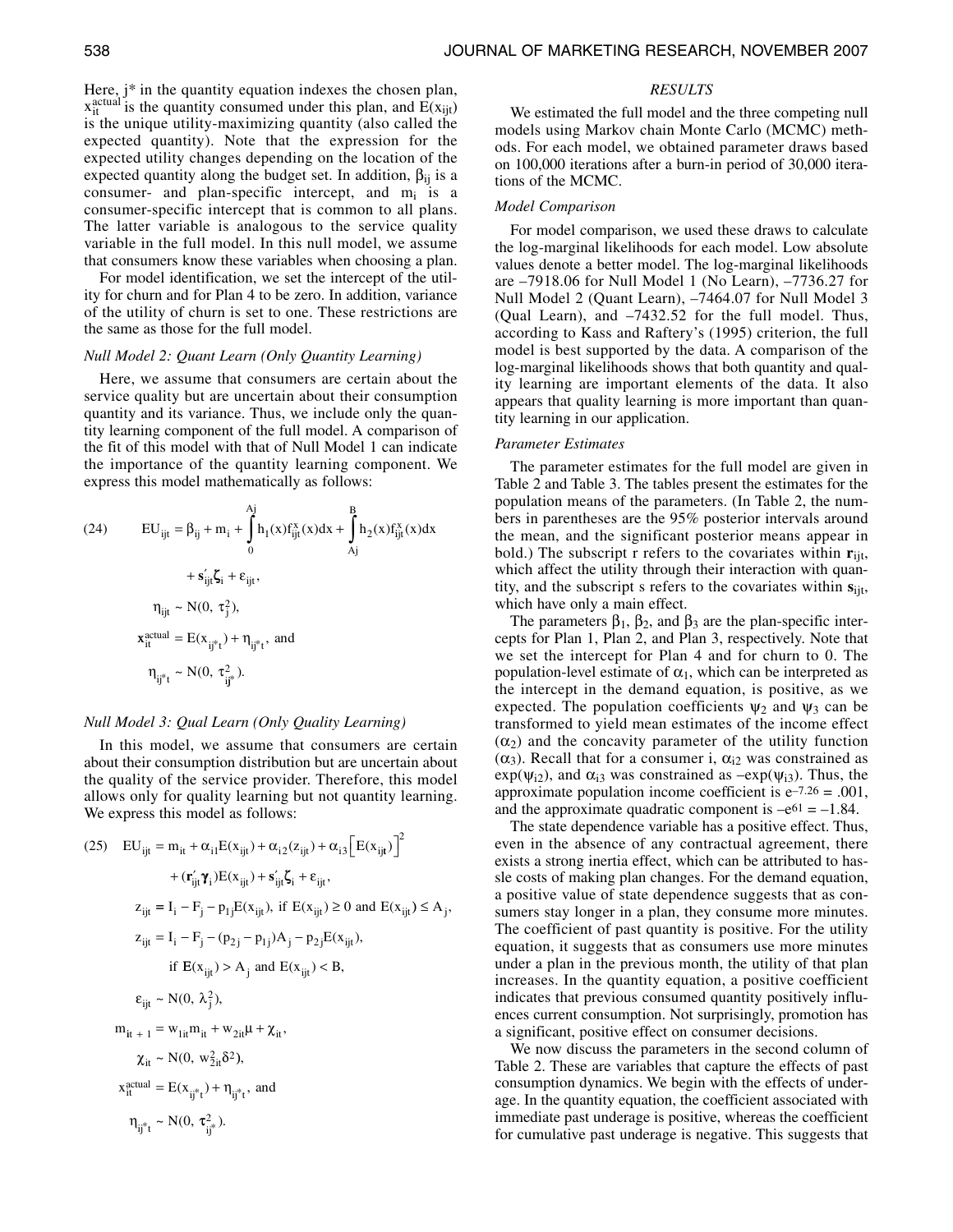| Parameter                                               | M                    | Parameter                                                              | $\boldsymbol{M}$          |  |
|---------------------------------------------------------|----------------------|------------------------------------------------------------------------|---------------------------|--|
| Plan 1 intercept $(\beta_1)$                            | 3.06                 | Past underage revenue <sub>r</sub> (Past_Under_Rev <sub>r</sub> )      | 1.20                      |  |
|                                                         | (2.83, 3.28)         |                                                                        | (.68, 1.70)               |  |
| Plan 2 intercept $(\beta_2)$                            | 2.09<br>(1.90, 2.31) | Cumulative underage revenue <sub>r</sub> (Cum Under Rev <sub>r</sub> ) | $-.14$<br>$(-.20, -0.06)$ |  |
| Plan 3 intercept $(\beta_3)$                            | 2.18                 | Past underage revenue, (Past_Under_Rev <sub>s</sub> )                  | $-.41$                    |  |
|                                                         | (1.98, 2.39)         |                                                                        | $(-.56, -.25)$            |  |
| Linear effect of minutes consumption $(\alpha_1)$       | 1.57                 | Cumulative underage revenue, (Cum Under Rev <sub>s</sub> )             | $-.75$                    |  |
|                                                         | (1.38, 1.75)         |                                                                        | $(-.93, -.59)$            |  |
| Linear effect of outside good $(\psi_2)$                | $-7.26$              | Past overage revenue <sub>r</sub> (Past_Over_Rev <sub>r</sub> )        | .17                       |  |
|                                                         | $(-7.64, -6.86)$     |                                                                        | $(-.07, .39)$             |  |
| Quadratic effect of minutes consumption $(\psi_3)$      | .61                  | Cumulative overage revenue <sub>r</sub> (Cum_Over_Rev <sub>r</sub> )   | $-.46$                    |  |
|                                                         | (.55, .66)           |                                                                        | $(-.55, -.36)$            |  |
| State dependence <sub>r</sub> (State_Dep <sub>r</sub> ) | 2.95                 | Past overage revenue, (Past_Over_Rev <sub>s</sub> )                    | $-.89$                    |  |
|                                                         | (2.79, 3.12)         |                                                                        | $(-1.03, -74)$            |  |
| Past quantity <sub>r</sub> (Past_Qty <sub>r</sub> )     | 1.41                 | Cumulative overage revenue <sub>s</sub> (Cum_Over_Rev <sub>s</sub> )   | $-1.39$                   |  |
|                                                         | (1.33, 1.49)         |                                                                        | $(-1.59, -1.20)$          |  |
| Promotion <sub>r</sub> (Prom <sub>r</sub> )             | .58                  |                                                                        |                           |  |
|                                                         | .73)<br>(.45,        |                                                                        |                           |  |

Table 2 FULL MODEL: UTILITY COEFFICIENT ESTIMATES

Notes: The subscripts "r" and "s" correspond to the covariates in vectors **r**<sub>ijt</sub> and  $s_{ijt}$ , respectively. The covariates in vector **r**<sub>ijt</sub> affect the direct utility through their interaction with consumption, and the covariates in vector **s**ijt have a main effect.

| Table 3                                           |
|---------------------------------------------------|
| FULL MODEL: LEARNING. VARIANCE. AND HETEROGENEITY |
| <b>PARAMETERS</b>                                 |

|                                               |      | 95%          |
|-----------------------------------------------|------|--------------|
|                                               |      | Posterior    |
| Parameter                                     | M    | Interval     |
| Mean of service quality $(\mu)$               | .81  | (.46, 1.34)  |
| Variance of service quality $(\delta^2)$      | .30  | (.19, .54)   |
| Variance of Plan Utility                      |      |              |
| Plan 1                                        | 1.84 | (1.27, 2.30) |
| Plan 2                                        | 2.04 | (1.64, 2.53) |
| Plan 3                                        | 1.99 | (1.59, 2.44) |
| Plan 4                                        | 2.38 | (1.81, 3.07) |
| Heterogeneity Distribution for Usage Variance |      |              |
| Plan $1: c_1$                                 | 1.12 | (.89, 1.38)  |
| Plan 1: $d_1$                                 | 3.57 | (2.61, 4.79) |
| Plan 2: $c_2$                                 | 2.69 | (1.71, 4.77) |
| Plan $2: d_2$                                 | .92  | (.42, 1.56)  |
| Plan $3: c_3$                                 | 1.03 | (.79, 1.33)  |
| Plan $3: d_3$                                 | 2.69 | (1.80, 4.13) |
| Plan 4: $c_4$                                 | 1.90 | (1.21, 2.95) |
| Plan 4: $d_4$                                 | .45  | (.26, .76)   |

the immediate impact of past underage results in consumers' desiring to consume more minutes. However, if underage persists, accumulated underage causes consumers to downgrade their plan (utility of plan is decreased) and lower their usage (negative effect on demand). This is consistent with the notion that consumers regret leaving unused minutes on the table and strive to reduce the possibility of reexperiencing this regret; they respond by increasing their consumption, and they switch to plans with a lower plan allowance. The negative main effects of immediate and cumulative underage are consistent with this explanation as well.

The effects of overage conform to intuition. The cumulative overage variable, both as part of **r**ijt and **s**ijt, has a nega-

tive coefficient. For the expected consumption, this result suggests that the higher the accumulated penalty from past overage, the greater is the reduction in the expected quantity. For the choice equation, the negative coefficient suggests that in addition to the negative effect through the expected quantity, accumulated overage lowers the utility of plans. The effect of immediate past overage is negative (as part of **s**ijt). Again, this suggests that immediate past overage lowers the utility of plans. It is not clear why the past overage in the interaction term is not significant.

Table 3 contains the estimates of the service quality  $(\mu)$ and the variance of the service  $(\delta^2)$ . The variances of the utilities for plans  $(\tau_{ij}^2)$  also appear in Table 3. Recall that the variance for the utility of defection is set to one for identification purposes. The plan-specific parameters capturing the customer heterogeneity in the variance of usage (Equation 22) for the four plans  $(c_j, d_j)$  also appear in the table.

The results from the table show that the estimate of the service quality is positive, which is not surprising. The variance of the service quality  $(\delta^2)$  is reasonably small and suggests that each service encounter provides a strong signal for the overall service quality.

The model also provides individual-level and planspecific estimates for the variance of the random shocks that influence usage. We can calculate the average of these estimates across the 300 consumers. These averages are 1.31, .76, 2.50, and 3.00 for Plan 1, Plan 2, Plan 3, and Plan 4, respectively. As we expected, the variance of usage under plans with more free minutes (Plan 3 and Plan 4) is higher than that under the low-free-minutes plans (Plan 1 and Plan 2).

# *Quantity and Quality Learning*

Figure 4 graphically shows quantity learning. Here, we show learning about the variance of usage under Plan 1 and Plan 4, respectively, for two randomly chosen consumers. We draw this figure using consumers' estimated quantity belief parameters based on our model. The top panel of Fig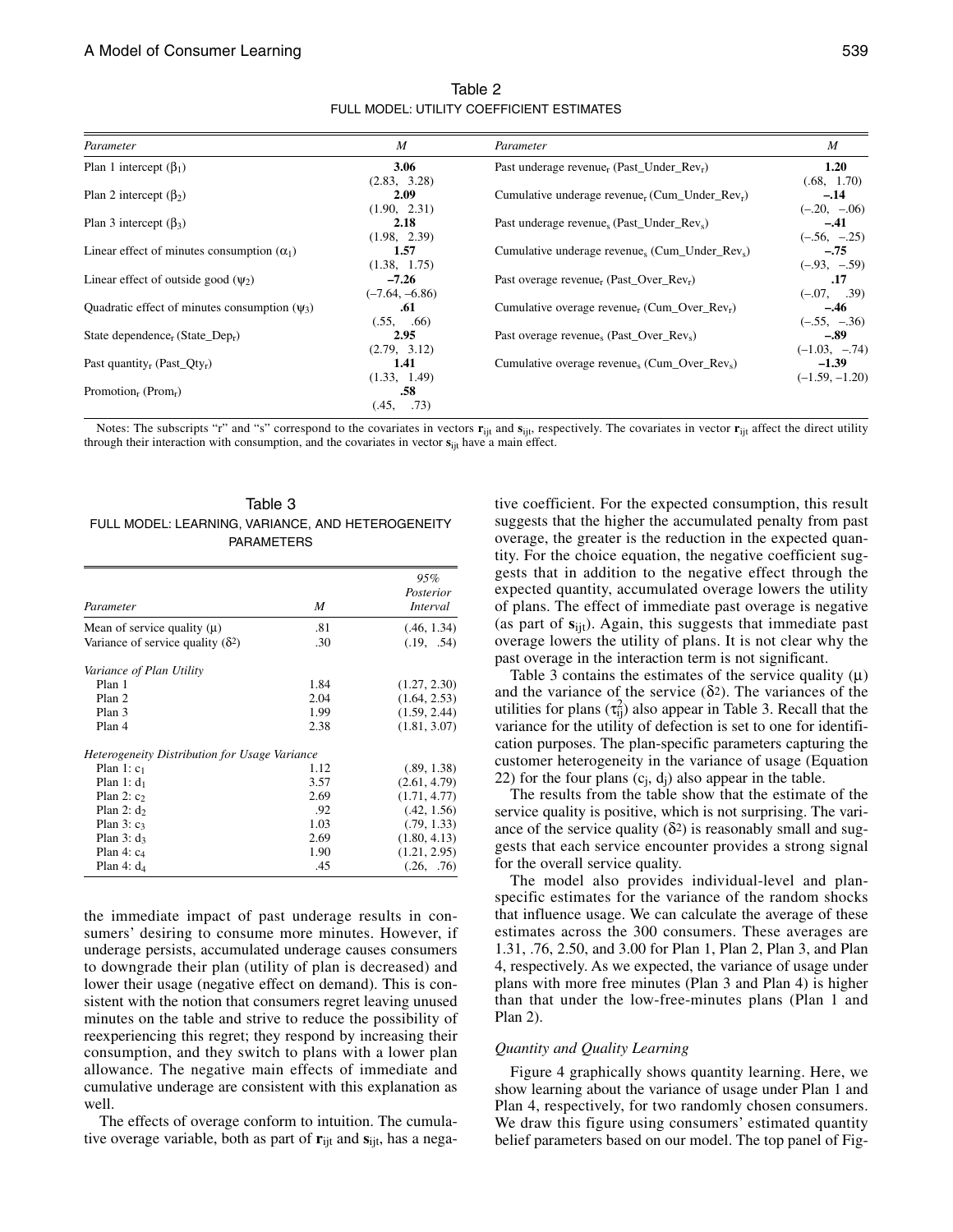ure 4 shows the evolution of a consumer's beliefs about the usage variance under Plan 1 with successive choices of Plan 1. Recall that these are beliefs for a consumer that change as he or she gathers information about usage. There is a shift of this belief distribution to make small values of variance more likely. This accounts for low usage under Plan 1. Furthermore, the beliefs become more precise (shrinkage of the distribution) as more information about usage under Plan 1 is accrued. The bottom panel of Figure 4 illustrates the evolution of a single consumer's beliefs about the variance of usage under Plan 4. There is a shift of the belief distribution to make large values of variance more likely. This accounts for the high usage patterns under Plan 4. Figure 5 plots the change in the coefficient of variation with the number of observations for a randomly chosen consumer. The coefficient of variation of a distribution captures how the standard deviation changes relative to the mean. The figure suggests that as more observations are gathered, the standard deviation of consumers' quantity beliefs shrinks with respect to its mean.

Figure 6 illustrates quality learning. For a randomly chosen consumer, this figure shows the evolution of the mean of his or her beliefs for service quality. We find that the mean of the consumer's beliefs for quality rapidly converges to the estimated value. This is consistent with our estimation of the variance in service quality  $(\delta^2)$  as being small, and thus each service encounter provides a strong signal for the overall service quality. Figure 6 shows that the mean is approximately .72 after the first five service encounters, which is approximately 90% of the estimated value of .81 (see Table 3). Thus, for this randomly chosen consumer, 90% of his or her learning about service quality occurs in the first five periods. We estimated this percentage across all consumers and found that it is approximately 92%. Thus, across all consumers in our data set, more than 90% of the learning about service quality occurs in the first five periods. This suggests that the first few service encounters are critical for a firm because consumers rapidly form beliefs about quality from these encounters.

The results from the three null models are mostly consistent with those from the full model. The parameter estimates for the null models are available on request.

# *POLICY EXPERIMENTS*

Our model allows us to investigate several aspects associated with consumer learning, service quality, and pricing. We begin this section by exploring the consequences of consumer learning for both consumers and the firm. To study these effects, we use the CLV framework.

For all our policy experiments, we simulated the data for a maximum of 15 months (periods) for each customer. We assumed that all customers joined the company in the first month, and we set the promotion dummy for all periods across customers to zero. For each customer, using the MCMC draws, we generated 300 choice paths; a path for a customer represented his or her choices of service plans and the associated consumption for a maximum of 15 months. We then averaged across these paths to obtain our simulation outcomes.

#### *Effects of Consumer Learning*

Figure 4 shows the presence of quantity learning. Such consumer learning can happen in different ways. First, cus-

Figure 4 EVOLUTION OF THE BELIEFS FOR THE VARIANCE OF THE USAGE ERROR



0 0.5 1 1.5 2 2.5 3 **s2** Notes: Here,  $f^{\tau}(\tau^2)$  is the belief about the variance. The top panel corresponds to Plan 1, and the bottom panel corresponds to Plan 4. In each panel, the solid line represents the prior beliefs, the dashed line shows the beliefs after a single choice, the dash–dot line shows the beliefs after two

choices, and the solid gray line shows the beliefs after nine choices.

 $\Omega$ 0.2 0.4

tomers might actively track their usage over time. Second, several wireless providers (e.g., Verizon) now proactively send their customers information about their usage patterns. It is not clear a priori whether such proactive measures are beneficial from a company's perspective. Wireless providers generate revenue either when customers choose a plan that has more minutes (and consequently has higher access fees) than they require or when customers have an overage. If customers have a better knowledge of their usage, they can potentially give less revenue to the firm. We investigate the effects of customer learning from both a consumer's and a firm's perspective.

We begin with the consumers' viewpoint. We compare the average monthly underage and overage per consumer from a simulation using the full learning model with those from a policy experiment using Null Model 1. Table 4 shows these results.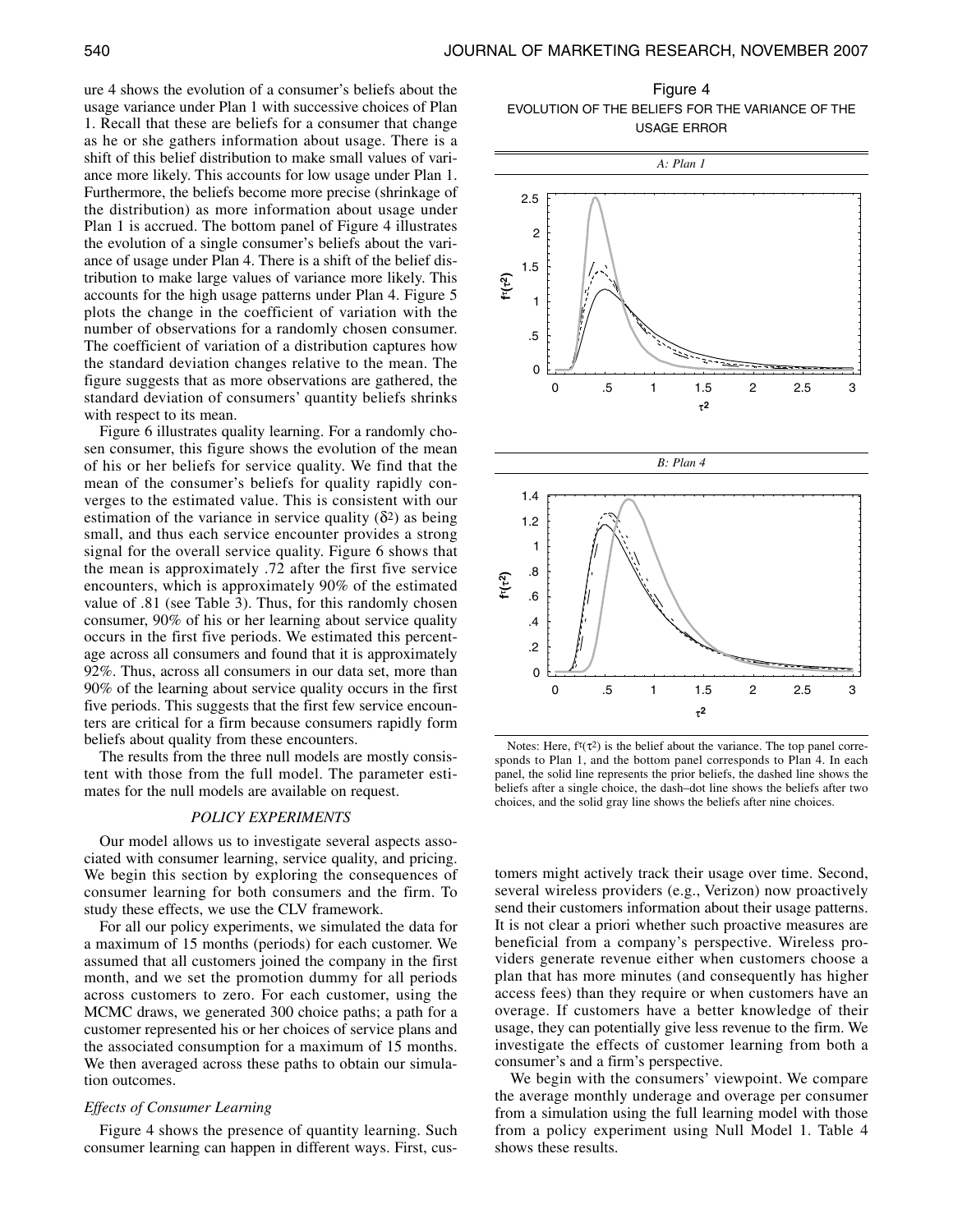Figure 5 COEFFICIENT OF VARIATION OF THE QUANTITY BELIEFS AS A FUNCTION OF NUMBER OF OBSERVED SIGNALS



Notes: The coefficient of variation of a distribution captures how the standard deviation changes relative to the mean.





We find that with quantity learning, consumers have less underage than when there is no learning. The level of overage is relatively small, and there is little difference between the two models.

Next, we consider the firm's viewpoint. As we suggested previously, with low underage due to learning, it might appear that quantity learning is not beneficial for firms. However, quantity learning has another effect. Recall that in our learning model, consumers are uncertain about the usage variance and thus choose plans according to their expected utility. The quantity expectation accounts for consumer-specific beliefs about usage variance. Figure 4 shows that as these quantity beliefs evolve over time, there is a change in the mean and in the variance of its distribu-

tion, which in turn leads to certain values of the usage variance being more probable. This change in belief distribution translates into an increase in the expected utility of plans (i.e., a decrease in the overall churn rate). This increase in expected utility is coupled with an additional increase in the plan utility due to low underage. Within a CLV framework, this increase in customer retention leads to an increase in the overall CLV and should be beneficial for the firm.

To explore this hypothesis, we computed the average retention rate and the average revenue per user (ARPU) on the basis of the full model and the null model. We combined these two quantities to calculate the CLV. We used a simple expression that assumes a constant margin, m, and a constant retention rate, r. Then,  $CLV = mr/(1 + d - r)$ , where d is the discount rate (Gupta, Lehmann, and Stuart 2004). The gross profit margin was 53% for this particular service provider. The annual discount rate was set at 10%. We found that the retention rate increased by 14% when we included consumer learning. This difference in retention rate translates into a difference in CLV; we computed that the overall CLV in the presence of consumer learning was 35% higher (approximately \$75) than the CLV with no learning. We also compared the CLV from another model with that from our full model to evaluate the benefits from learning. This model was similar to our full model but with the learning parameters "turned off." Here, we assumed that consumers had priors about quality and quantity, but these priors were not updated (i.e., there was uncertainty about both quality and quantity, but there was no learning). Intuitively, we would expect that in such a scenario, the retention rate and the CLV should be much lower than that from a learning model, and indeed, we found that this was the case. The retention rate was approximately 30% lower than that which we obtained from our full learning model, and this translated into a 49% (approximately \$145) decrease in CLV. This suggests that consumer learning can result in a win–win situation for both consumers and the firm. Thus, firms should proactively help their customers track their usage patterns because it lowers the defection rate.

#### *Change in Service Quality*

Companies can improve their service quality in several ways (e.g., make call centers more efficient, hire experienced employees). However, a firm will incur costs in doing so. The benefit of improving quality should be reflected in the defection rate; the higher the service quality, the lower defection should be. Because we do not have the data, we cannot ascribe service quality within our

Table 4 UNDERAGE AND OVERAGE FROM POLICY EXPERIMENTS

| Plan   | Underage (Minutes) |               | Overage (Minutes) |               |
|--------|--------------------|---------------|-------------------|---------------|
|        | Null<br>Model      | Full<br>Model | Null<br>Model     | Full<br>Model |
| Plan 1 | 95                 | 85            |                   |               |
| Plan 2 | 174                | 165           | 3                 | 8             |
| Plan 3 | 206                | 200           | 10                | 8             |
| Plan 4 | 303                | 260           |                   |               |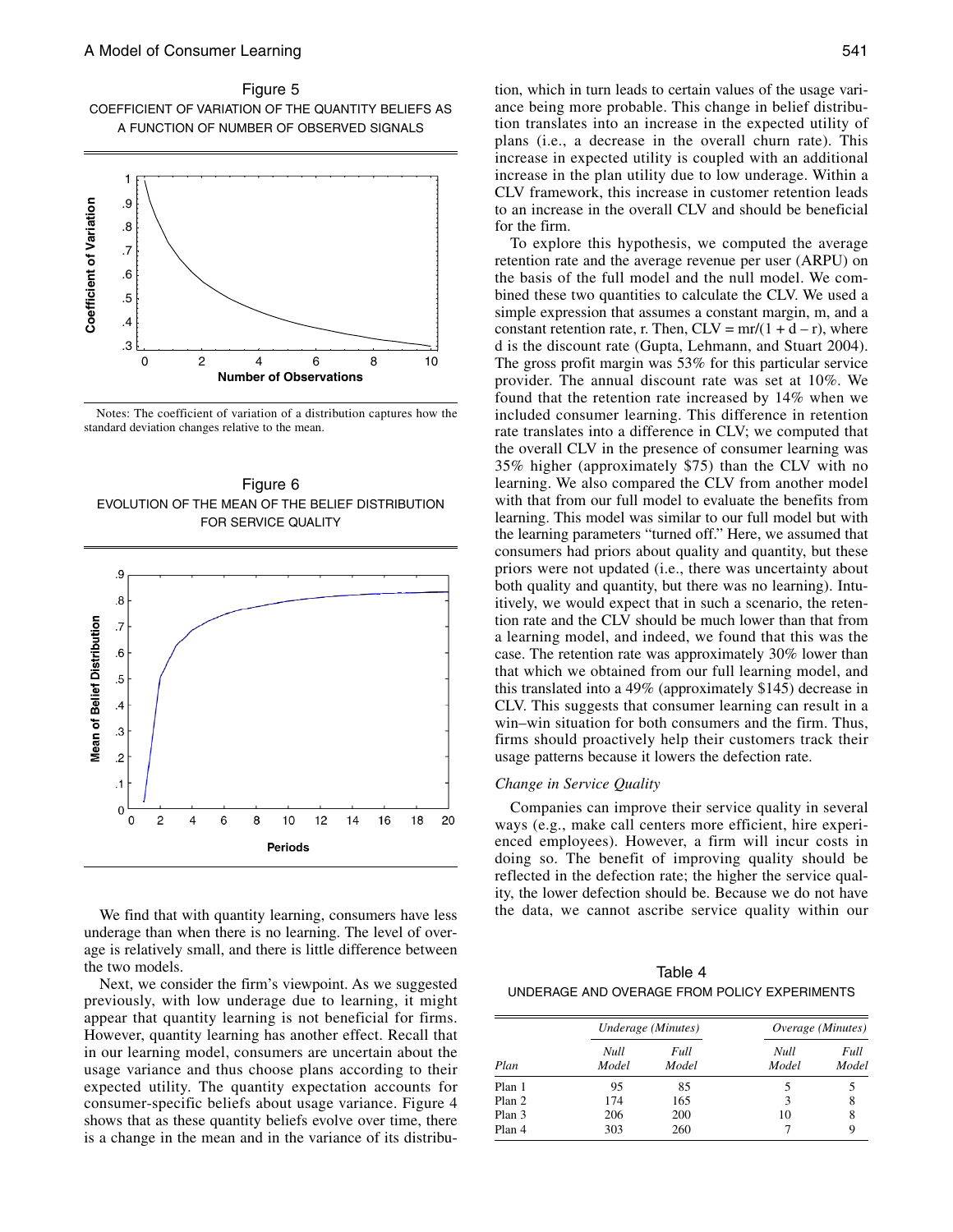model to a particular managerial action. However, we can use the model to quantify the maximum dollar amount that a company should be willing to invest for improvements in quality. We investigate the ramifications of two types of changes in quality: permanent and transient (short-term).

*Permanent change in mean quality*. We introduce a mean quality change in the first period and keep the quality constant at this altered level throughout the entire 15 periods. Recall that the estimated mean service quality from our data (Table 3) was  $\mu = .81$ . To consider the impact of an increase in service quality, we augment the service quality in increments of 5%. Thus, we use levels from a minimum of a 5% increase to a maximum of a 35% increase. For each quality-change scenario, we computed the retention rate and the revenue per user on the basis of our model. We combined these two quantities to calculate CLV under the different scenarios. We compared the CLV from each of the quality change scenarios with the CLV of the baseline condition (i.e., no change in service quality).

We find that, on average, a 1% increase in quality leads to a \$2 increase in CLV. This service provider has 21 million customers. Therefore, a 1% increase in quality results in an overall long-term increase in profit of approximately \$42 million. This provides a measure of the maximum investment that should be made for improving quality.

*Temporary change in mean quality*. Service providers can experience temporary fluctuations in service quality because of unforeseen random shocks, such as from attrition of personnel. Here, we estimate the effect of a temporary change in mean quality on customer defection. We shock the mean quality in the fifth month of a customer's relationship with the company, after which quality reverts to its original value for the remainder of the simulation. We chose the fifth month for this one-time shock because it was shown that more than 90% of the learning occurred in the first five periods. Thus, by their fifth month of the relationship with the company, customers would have learned about the baseline level of quality. We report the results using time-series plots for the percentage change in defection resulting from this one-time change in mean quality. For brevity, we show only the results for a 25% and a 35% temporary decrease in the mean service quality in Figure 7.

These results show that a temporary decrease in service quality not only increases the defection rate immediately (i.e, in the subsequent month) but also continues to have a lingering effect on churn. It takes approximately four to five periods for the churn elasticity to reduce in magnitude by approximately 50%. The results from the 35% decrease in service quality are similar. In addition, the lingering effects on churn reduce to almost zero by the end of the simulation period. The effect on CLV from such a temporary change is minimal. We find that the 25% temporary mean decrease in quality results in a decrease of approximately \$3 in the CLV of a customer, whereas the 35% temporary mean decrease leads to a loss of approximately \$6 in the longterm profit from a customer.

#### *Change in the Pricing Scheme*

A wireless service provider can alter the pricing schemes for the available plans to affect the revenue from the customer base as well as customer retention. In this section, we explore the impact of changing the access fee of the plans

Figure 7 CHURN ELASTICITY WITH A TEMPORARY CHANGE IN MEAN **QUALITY** 



Notes: The dashed line represents 35% change in mean quality. The solid line represents 25% change in mean quality.

on the overall CLV.6 For these policy experiments, we changed (both increased and decreased) the access fee of plans, one plan at a time, and computed the overall CLV. We then compared the CLV associated with each price change with the CLV of the baseline condition in which the prices were not changed. On the basis of this comparison, we computed the elasticity of CLV with respect to changes in access fee. Table 5 shows these elasticities for the full model.

We find that, in general, a price decrease for a plan leads to a higher CLV than that from an equivalent price increase. Lifetime value embodies the trade-offs that are present in pricing decisions. A price increase for a plan results in higher ARPU but negatively affects retention. In contrast, a price decrease for a plan enhances retention but lowers the ARPU. The CLV results suggest that an increase in retention is more effective for increasing the CLV than an increase in the ARPU. We also find that the biggest effect on CLV is from changing the access fee of Plan 1.

Because CLV is composed of ARPU and the retention rate, we can calculate the elasticity of these two components with respect to changes in the access fee. This can help us understand which component plays a greater role in the differences among the four plans. Table 5 also shows these results. We noted previously that the effect of changing the access price of Plan 1 has the highest effect on changing the overall CLV. We now observe that the primary contributor to this result is a change in retention rate of the light users on Plan 1.

#### *CONCLUSIONS*

In this article, we developed a model that incorporates consumer learning of both quality and quantity under nonlinear pricing schemes. Our model captures nonlinear pricing schemes in the form of budget constraints, and we for-

<sup>6</sup>We also calculated the effect of a change in marginal price on CLV. The effect was much smaller than that for the access fee. The results are available from the authors on request.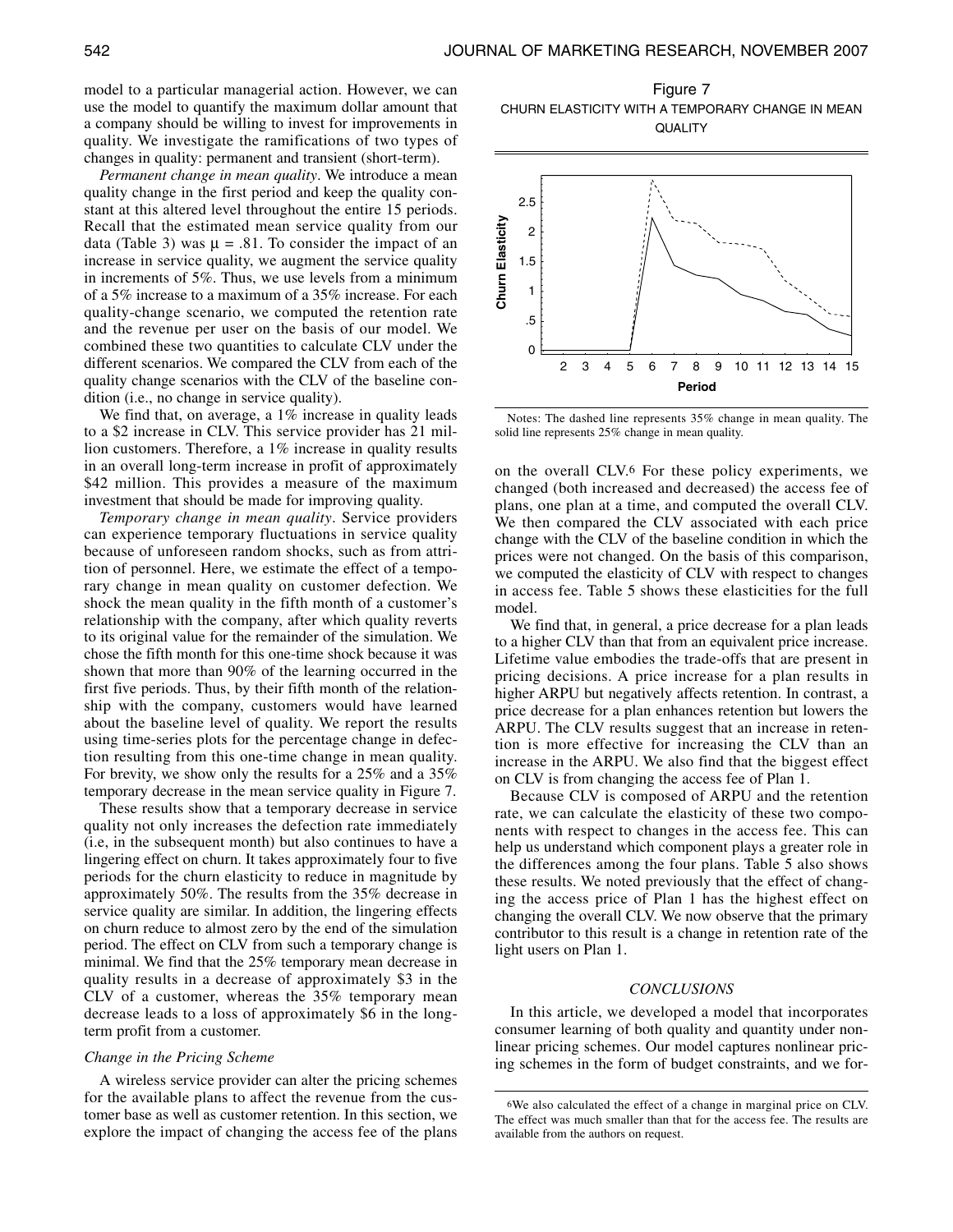| Plan   | CLV    |          | <b>ARPU</b> |          | <b>Retention Rate</b> |          |
|--------|--------|----------|-------------|----------|-----------------------|----------|
|        | Fee Up | Fee Down | Fee Up      | Fee Down | Fee Up                | Fee Down |
| Plan 1 | $-.93$ | 1.42     | .30         | $-.31$   | $-.58$                | .75      |
| Plan 2 | $-.15$ | .06      | .20         | $-.22$   | $-.16$                | .12      |
| Plan 3 | $-.56$ | .25      | .26         | $-.28$   | $-.38$                | .24      |
| Plan 4 | .02    | $-.02$   | .07         | $-.08$   | $-.02$                | .03      |

Table 5 ELASTICITY OF CLV, ARPU, AND RETENTION RATE WITH ACCESS FEE

mally model consumer uncertainty and learning with Bayes' theorem. We estimated the model on customer-level billing data from a wireless service provider and employed hierarchical Bayesian methods for drawing inferences for the customer-level parameters.

The model provided several notable results on the effect of past consumption dynamics on current decisions. For example, past underutilization of free minutes either increased the current consumption or influenced customers to downgrade their service plans. The results also showed that both quality learning and quantity learning are important aspects of the model. In addition, we find that consumers in our data set learn about service quality quickly. More than 90% of quality learning occurred within the first five service encounters. Policy experiments conducted to investigate the effects of consumer learning and changes in service quality and pricing also gave several managerially relevant results. First, we found that consumer learning can be a win–win situation for both consumers and the firm; consumers leave fewer minutes on the table, and the firm increases overall CLV. In particular, we estimated that there was 35% increase in CLV (approximately \$75) in the presence of consumer learning. The key driver of this difference is the change in the retention rate with and without consumer learning. This suggests that the proactive measures that service providers, such as Verizon, undertake to let customers track their usage can be beneficial. Second, we found that a change in access fee influences the CLV of light users through a change in their retention rate.

The current analysis has limitations. In our data, consumers are not on contract and could change their plans at the beginning of each month. Within contractual situations, our model in its full generality cannot be directly applied, and thus some substantive conclusions may not be generalizable. We also lack information on the quality of the wireless service in different geographical regions. If such data were available, it would be worthwhile to study the implications for quality learning. We also assumed that consumers are myopic. Prior research has shown that people generate beliefs about the future and then make current decisions (Erdem and Keane 1996; Gonul and Srinivasan 1996). Such forward-looking behavior can also be incorporated.

# *APPENDIX: COMPUTATION OF EXPECTED CONSUMPTION*

As we described in the text, consumers face a piecewise linear budget constraint. For a plan j, we denote its access fee by  $F_i$  and the kink point by  $A_i$ . The marginal price when the total consumption is less than  $A_i$  is  $p_{1i}$ , and when the total consumption is greater than  $A_i$ , the marginal price is  $p_{2i}$ . Finally, B is an upper bound on consumption.

The quantity  $x_{\text{lit}}$  that can be consumed under a plan j at time t is random from the viewpoint of consumer i and is modeled using a systematic component  $E(x_{\text{iit}})$  and a random component  $\eta_{ijt} \sim N(0, \tau_{ij}^2)$ . Thus, for each plan j, we have an individual-specific and a time-varying distribution from which consumption quantities are realized; that is,

$$
x_{ijt} \sim N \Big[ E(x_{ijt}), \tau_{ij}^2 \Big].
$$

The systematic component is known to the consumer and is obtained from maximizing the direct utility in Equation 3, subject to the nonlinear pricing constraints imposed by plan j. Specifically, we can write the optimization process for obtaining the expected quantity  $E(x_{\text{lit}})$  as

$$
\max_{x} U_{ijt} [x, z(x)]
$$
  
subject to  
constraint I:  $p_{1j}x + z = I_i - F_j$ , if  $0 < x \le A_j$ ,

$$
\begin{aligned}\n\text{Constraint II: } \mathbf{p}_{2j}(x - \mathbf{A}_j) + z &= \mathbf{I}_i - \mathbf{F}_j - \mathbf{p}_{1j}\mathbf{A}_j, \\
&\text{if } \mathbf{A}_j < x < \mathbf{B}.\n\end{aligned}
$$

To ensure a unique solution to this maximization problem, the utility function should be quasi concave. This requires the Slutsky constraints:  $\alpha_{i2} > 0$ , and  $\alpha_{i3} < 0$  in Equation 3. For estimation, we set  $\alpha_{i2} = \exp(\psi_{i2})$  and  $\alpha_{i3} =$  $-exp(\psi_{i3})$ , where  $\psi_{i2}$  and  $\psi_{i3}$  are unconstrained individualspecific parameters.

For quasi-concave utility functions, the unique optimal solution  $x^*$  can be at an interior point (between 0 and  $A_i$  or between  $A_i$  and B) or one of the end points—0,  $A_i$ , or B. We can find the two candidates for an interior optimal solution by maximizing the utility function subject to the two linear constraints. The first-order conditions yield the following two interior candidate optima:

$$
x^{candopt,I} = \frac{\alpha_{i2}p_{1j} - \alpha_{i1} - r'_{ijt}\gamma_i}{2\alpha_{i3}}, \text{ and}
$$

$$
x^{candopt,II} = \frac{\alpha_{i2}p_{2j} - \alpha_{i1} - r'_{ijt}\gamma_i}{2\alpha_{i3}}.
$$

In these equations, xcandopt,I (xcandopt,II) refers to the candidate optimal consumption when the utility function is maximized with Constraint I (Constraint II).

Given the uniqueness of the solution, at most, one of the two candidates will be attainable (i.e., will lie in the con